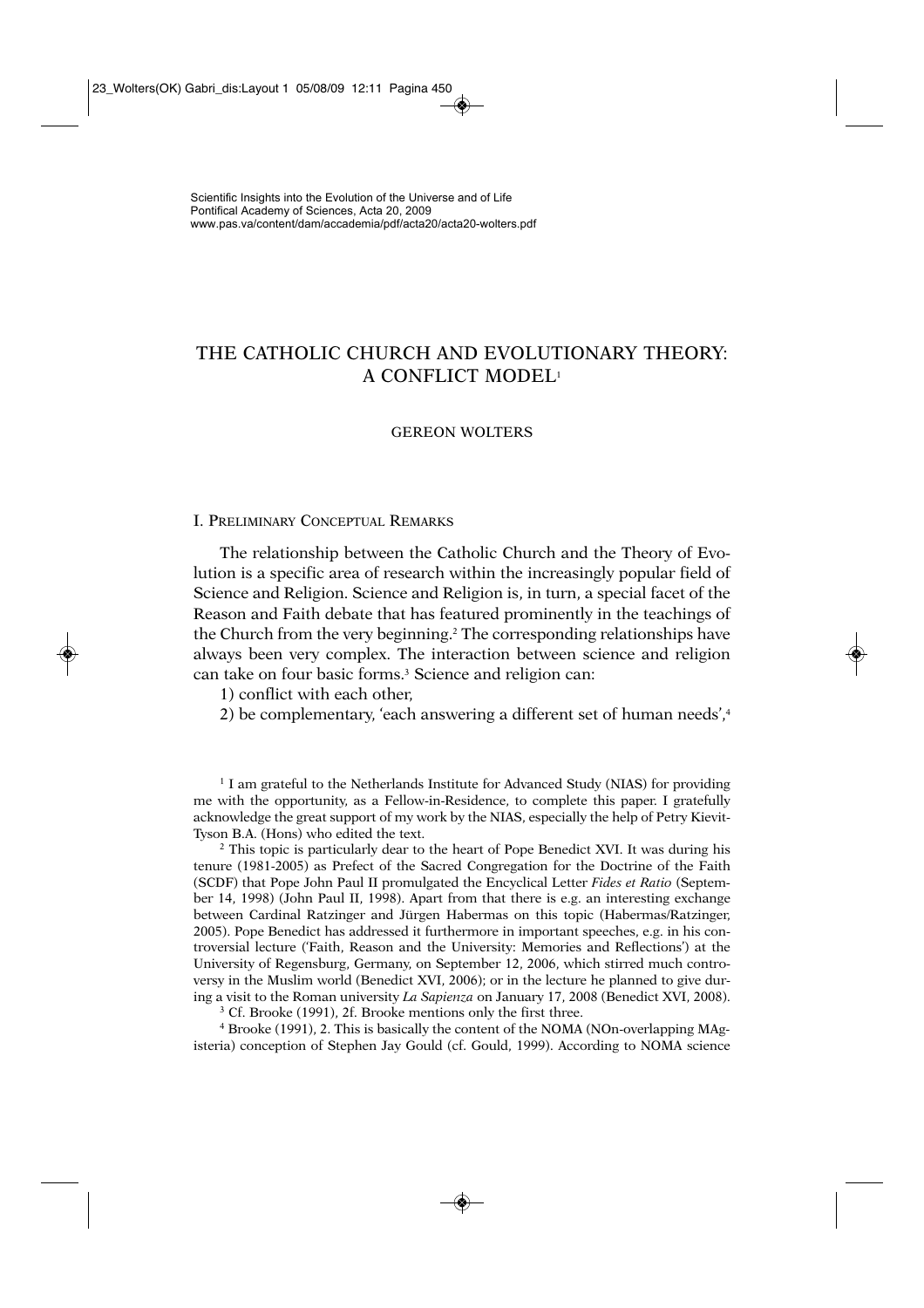3) be cooperative, working 'to the advantage of both'. This seems to be the position Pope Benedict advocated at a conference meeting when he discussed the 'cooperation (*Zusammenspiel*) of various dimensions of reason'5 with his former students,

4) or they can be *incommensurable*, where each side talks about fundamentally different things, or about the same things but in a fundamentally different way, so that mutual agreement becomes impossible.<sup>6</sup> There is much to be said about each of these views. The confines of this paper mean that I can only discuss the type of interaction between science and religion that is characterised by conflict. Inevitably, this means the paper will be rather one-sided.

It is important to define different types of conflict. The *first* is a doctrinal conflict in which science and religion hold conflicting, mutually exclusive, views about a particular situation. The most important example of this type of doctrinal conflict was seen in the case of Galileo and, to honour him, I term these kinds of conflict, *Galilean conflicts.* The most recent example of such a *Galilean conflict* is the debate surrounding evolutionary theory.

The *second* type of conflict is not so much about doctrine itself. It is more about scientists' attempts to refute that religion is a phenomenon in its own right. Such explanations are also called 'naturalistic' or 'scientistic'. In this vein, Karl Marx described religion as the 'opium of the people', Freud viewed religion as a collective neurosis and some modern brain researchers even regard it as an illusion produced by the limbic system. Others, in turn, see religion as an important component of the evolution of social behaviour; while others like Richard Dawkins explain religion as a by-product of evolution. Because in all these approaches religion appears as illusory, I would like to term these types of conflicts as *Freudian conflicts*, because the word 'illusion' appears in the title *The Future of an Illusion* of Freud's book on the topic.<sup>7</sup>

In any debate about the relationship between science and religion, two central questions need to be asked: 1) What should be done if scientific findings contradict the Word of the *Bible*? 2) What should be done if there

<sup>5</sup> In: Horn/Wiedehöfer (eds.)(2007), 150.

<sup>6</sup> Cf. Wolters (1997), 140. A protagonist of this view is the philosopher Ludwig Wittgenstein (1889-1951).

<sup>7</sup> Freud (1927)(*Die Zukunft einer Illusion*).

has exclusive competence in the realm of facts, whereas religion has exclusive competence for norms, values and meaning.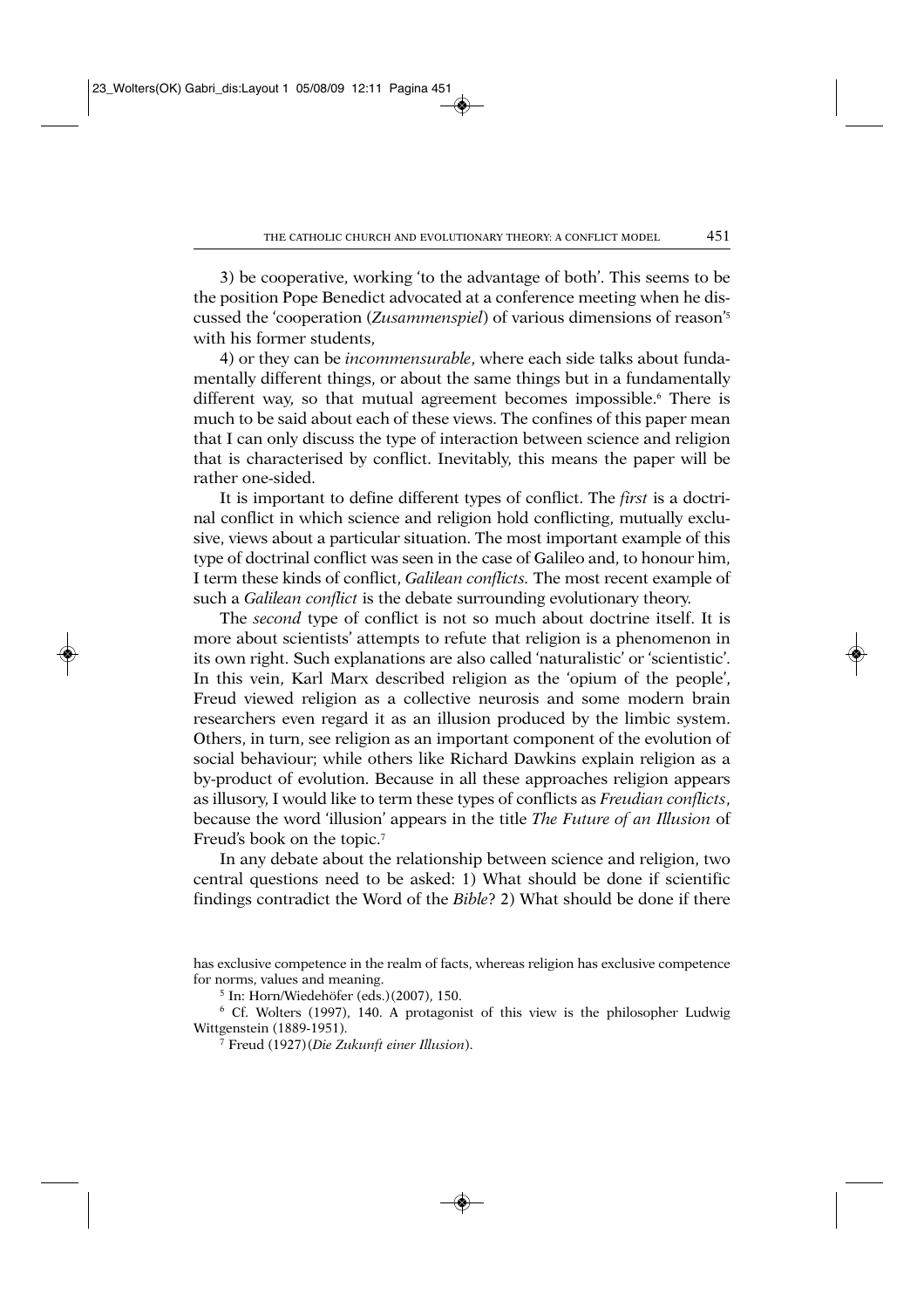are contradictions between science and the teachings of the *Church*? St. Augustine (354-430) already gave an answer to the first question in his commentary on the book of *Genesis* (*De genesi ad litteram*) although his view has been largely ignored in almost all Galilean conflicts. St. Augustine recommends an allegorical, i.e. figurative understanding of the respective texts in cases where a literal reading of the Holy Scripture would lead to contradictions or be at variance with 'highly certain results of reasoning or with empirical evidence' (certissima ratione vel experientia, Augustine, 1961/1964).<sup>8</sup> Augustine advised not to become embroiled in the type of conflicts termed here as *Galilean conflicts* because this would only make religion look ridiculous (*deridetur*), which in turn could jeopardize its propagation. With respect to the second question, about whether science contradicts the teachings of the Church, matters are somewhat more complex, because the teachings of the Church are binding to very different degrees. Teachings can even be infallible.<sup>9</sup> Needless to say, a collision between a supposedly infallible teaching of the Church and a piece of scientific theory confirmed by evidence will create very special epistemological problems, but certainly not just epistemological problems, theological, political and other issues as well.

People today believe, as St. Augustine did much earlier, that scientific questions are answered by means of scientific knowledge and not by religious authority.

To conclude these preliminary conceptual remarks, I would like to emphasize another fundamental distinction: the distinction between *natural* and *his-*

<sup>8</sup> Particularly instructive is book I, chapter 19 (quotation there), where Augustine distinguishes central tenets of faith (he mentions the resurrection of Christ and the hope for an eternal life) from what is said about the material world. For Augustine there is 'nothing more embarrassing, dangerous and to be avoided' (*turpe est autem nimis et perniciosum ac maxime cavendum*) than insiting on wrong statements about matters of fact with reference to the Bible. In parts of Protestant theology, e.g. Rudolf Bultmann, the allegorical reading extends also to those parts of the Bible, whose literal understanding is – different from e.g. astronomical matters of fact – essential for the Catholic Faith. This holds, for example, for the resurrection of Christ from death.

<sup>9</sup> There are basically three types of teachings, which under certain conditions are regarded as infallible: (1) Pronouncements of ecumenical councils; (2) Papal proclamations *ex cathedra*, and (3) teachings of the 'ordinary and universal magisterium' of the college of bishops while dispersed throughout the world, but maintaining the bond of communion among themselves and the Pope. Whereas the first two types of infallible teachings, which form the *extraordinary* magisterium, are comparatively easily identifiable, there is with respect to the third much dispute about the lack of clear identity criteria.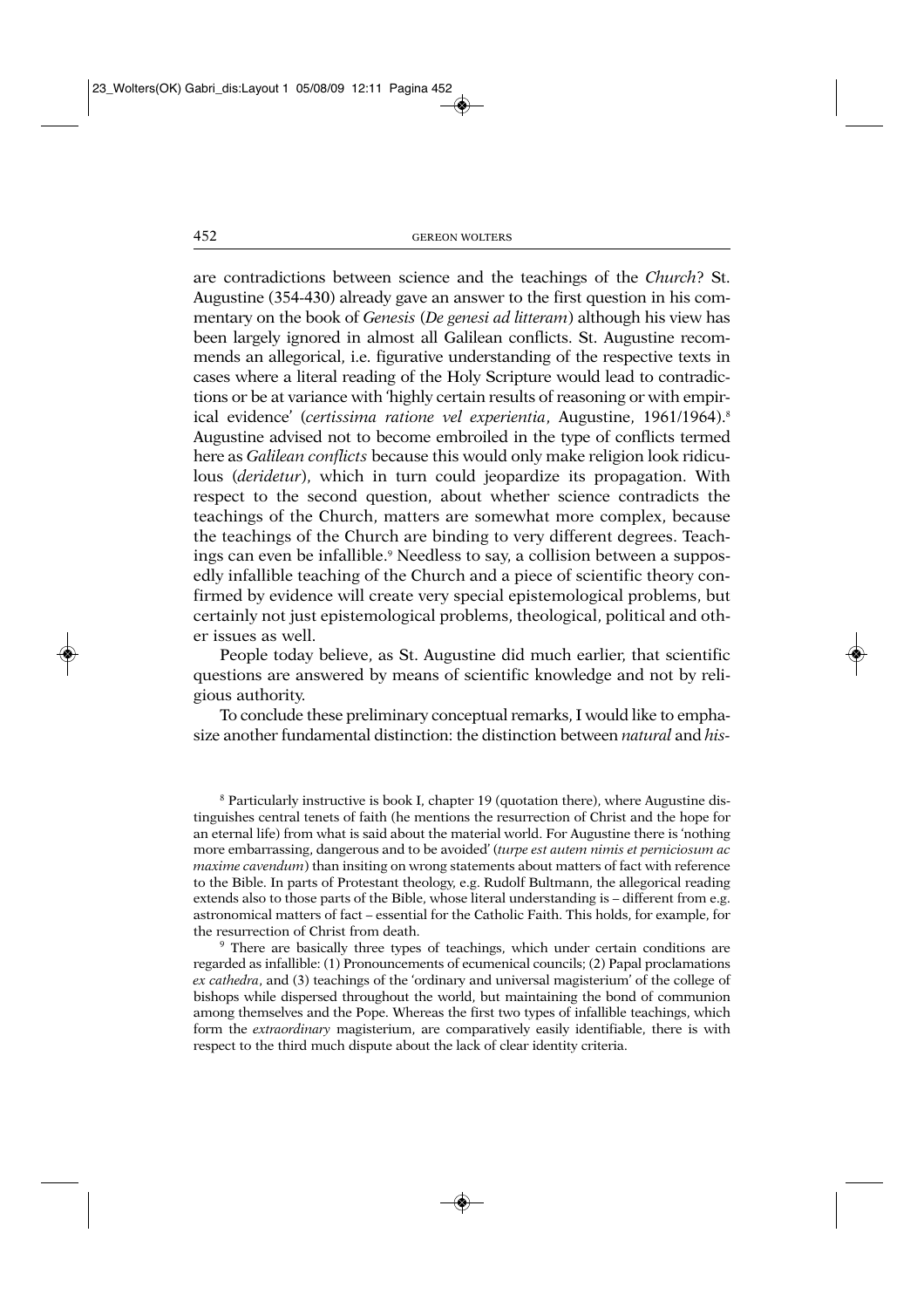*torical facts*, on the one hand, and *meaning, norms* and *values*, on the other. Statements about facts express how things *are*, normative or evaluative statements tell us how things *ought to be,* in other words, which value or meaning should be attached to them.

# II. GALILEAN CONFLICTS ON EVOLUTION

The Galileo affair has been an embarrassment to the Church ever since the second half of the 17th century when it became clear to almost everybody in Rome that Copernicanism was far from being 'philosophically absurd and false' as had been stated in the verdict against Galileo. However, the Church's embarrassment is mainly linked to the fact that the verdict against Galileo declared Copernicanism to be 'formally heretical'.10 This fallacious aspect of the verdict means that the Church had erred with respect to a matter of faith. The danger is that this could undermine other pronouncements concerning the very core of faith, which is a far more serious matter than, merely, not believing an astronomical theory like Copernicanism.

When evolutionary theory spread throughout the educated world during the second half of the 19th century, most Catholic circles merely viewed this as just as another threat to Faith from the materialist sciences.<sup>11</sup>

According to the above definition of a *Galilean conflict*, we would have expected to see more conflict surrounding evolution. However, throughout the first hundred years of Darwinian evolutionary theory, the ecclesiastical authorities seemed to keep a low profile. They seemed to have learnt their lesson from the Galileo Affair and kept their noses out of scientific debates, at least as far as making any official announcements about evolutionary theory.12 The highest-ranking Vatican Institution, the 'Supreme Sacred Congregation of the Roman and Universal Inquisition' (in 1908 renamed to 'Supreme Sacred Congregation of the Holy Office' it became in 1965 'Sacred Congregation for the Doctrine of the Faith', before the 'sacred' was

<sup>10</sup> A teaching is 'formally heretical', when its author *knows* that it contradicts the teachings of the Church. This is true in the Galileo case because prior to his condemnation in 1633 Galilei had received a warning in 1616 not to advance Copernicanism.<br><sup>11</sup> The charge of 'materialism' is a recurrent theme in the archival materials in the Con-

gregation for the Doctrine of Faith.

<sup>12</sup> For details see Artigas/Glick/Martínez (2006), 281ff.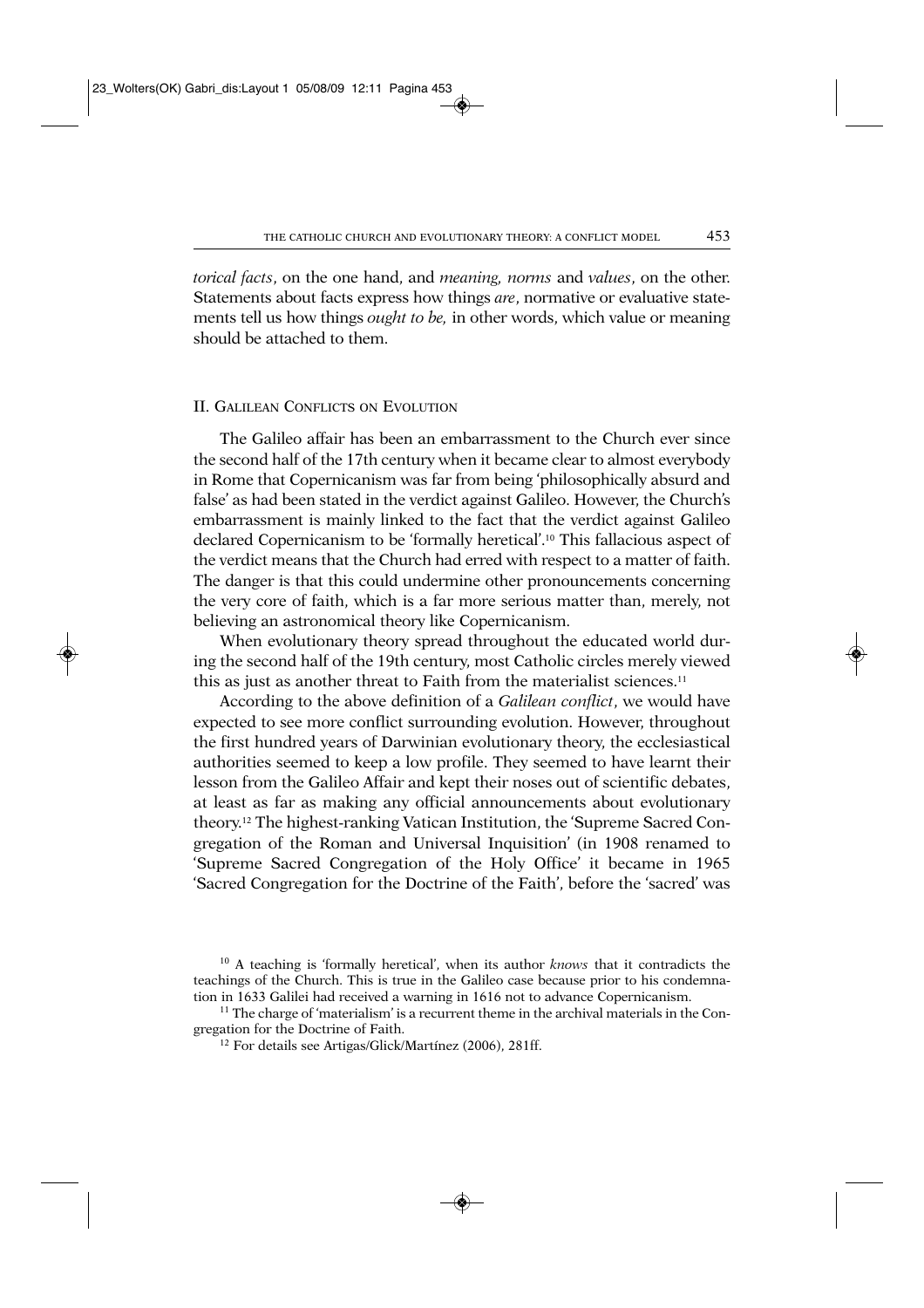dropped in 1983 as with all other Vatican Congregations) did not address evolutionary theory. Evolution was only mentioned in the less important 'Sacred Congregation of the Index',13 and then only with respect to the denunciation of certain books. Overall, it can be said that on the side of Vatican authorities 'there was, in a sense, no policy at all' with respect to evolutionary theory. They 'responded to particular circumstances, not to a carefully designed plan'.14 Furthermore, one could say that the authorities took a low-key stance. An examination of the available sources (presently only up to 1929), shows that, notwithstanding the flood of polemics from theologians against the theory of evolution, there has not been one official denouncement of evolutionary theory by the Catholic Church. Only a few authors – mostly Catholic priests who tried to reconcile evolution and Catholicism – ended up on the Index of Prohibited Books. The available sources on the Index contain no evidence of any discussion of books by non-Catholic authors, even those that were clearly anti-Christian or anti-Catholic such as, for example, the biologist Ernst Haeckel (1834-1919). The reason for this focus on Catholic writers is that 'books written by Catholic authors and in Catholic countries […] were more likely to disturb the life of the Church'. In addition, Pope Leo XIII in his *Constitutio de Prohibitione et Censura Librorum* (1900) had decreed: 'Books written by non-Catholics that treat religion professionally are prohibited, unless it is ascertained that there is nothing in them contrary to Catholic faith'.15 This meant that, in effect, non-Catholic authors were given more leeway because the criterion 'treating religion professionally' was vague. It was assumed that all the enemies of Faith and of the Church would be on the Index anyway. The problem was that readers could not judge in advance whether the content of the book they were about to read was such that it would end up being put on

<sup>13</sup> The Index Congregation was dissolved in 1917, and its task of prohibiting books was transferred to the Holy Office. In 1966, finally, the Index was abolished.

<sup>14</sup> Artigas/Glick⁄Martínez (eds.)(2006), 4. The book gives a careful analysis of documents preserved in the Archive of the Congregation for the Doctrine of the Faith, which containes material both from the former Congregation of the Index of Prohibited Books and the Holy Office. They, furthermore, relate these documents to publications in the leading Jesuit journal *Civiltà Cattolica* that fiercely opposed 'evolutionism'. The authors address the policy issue extensively in the last chapter of the book (270ff.). I am grateful to Elliott Sober (University of Wisconsin – Madison) for directing my attention to this book.

<sup>15</sup> Artigas/Glick/Martínez (2006), 14. I have rendered the Latin 'ex professo' as 'professionally'.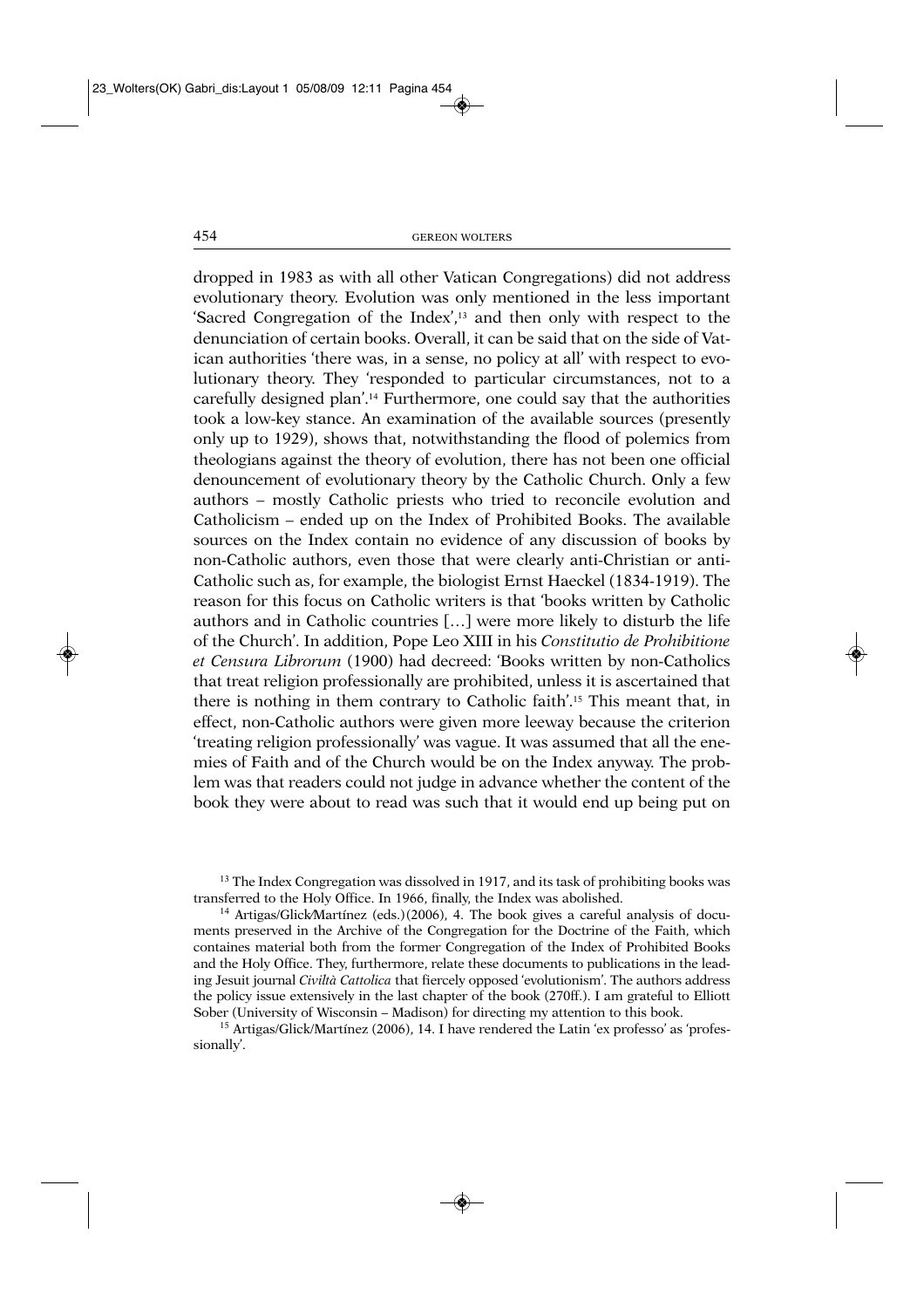the Index. Readers would probably not even be sure after reading the book because of the vague criterion applied.<sup>16</sup>

There were three main kinds of objection that the, so-called, Consultors of the Index Congregation could raise that would result in the explicit condemnation of a book.

(1) Arguments against evolutionism were mainly along the lines of the following quote: 'On the basis of Scripture and Church tradition, focusing on a very few, narrowly defined issues such as the origin of Adam, or whether Adam's body, along with his soul, had to be created directly, immediately, and simultaneously by God, or whether his body might have been previously prepared to receive a soul by a natural process like evolution'.17 This quote reflects a typical Galilean conflict, i.e. science says *G*, whereas the Church, based on the Word (Bible) and tradition, says *non-G*. Catholic authors who tried to reconcile Faith and evolution, and who had come to the attention of the Congregation of the Index, typically accepted evolution in the animal kingdom as being a fact but, rather arbitrarily, left Adam out of the story of evolution and conceded his special creation by God. However, this concession alone was not enough to save their books from being condemned.

(2) The Consultors not only answered issues by recourse to Scripture or Tradition, they often also put forward supposedly scientific arguments. This reminds us of the case of Galileo where the Church condemned Copernicanism as being 'philosophically absurd and false'. In our case it is the argument for the fixity of species, which is based on hybridity. This argument rested mainly on the erroneous idea that speciation occurs a) exclusively by hybridization, b) among individuals, rather than within populations and c) the concept of species is typological or essentialist, expressing a fixed set of immutable characteristics, rather than population associated. In other words, it relates to the dynamic distribution of characteristics and to various speciation processes. An example of such a process is allopatric speciation. This occurs when a small group is first geographically separat-

<sup>16</sup> But behind this restraint was certainly also the insight that it was practically impossible to skim the international bookmarket for 'heretical' literature with respect to evolution. This problem is, by the way, almost as old as the Index of Prohibited Books itself. Cf. the Introduction to Wolf (ed.) (2005), Vol. I. Wolf's edition that in its first phase covers the documents of the Holy Office and the Index Congregation on the prohibition of books between 1814 (return of the archives from Paris) and 1917 (end of the Congregation of the Index) is an invaluable instrument of research. 17 Artigas/Glick/Martínez (2006), 92.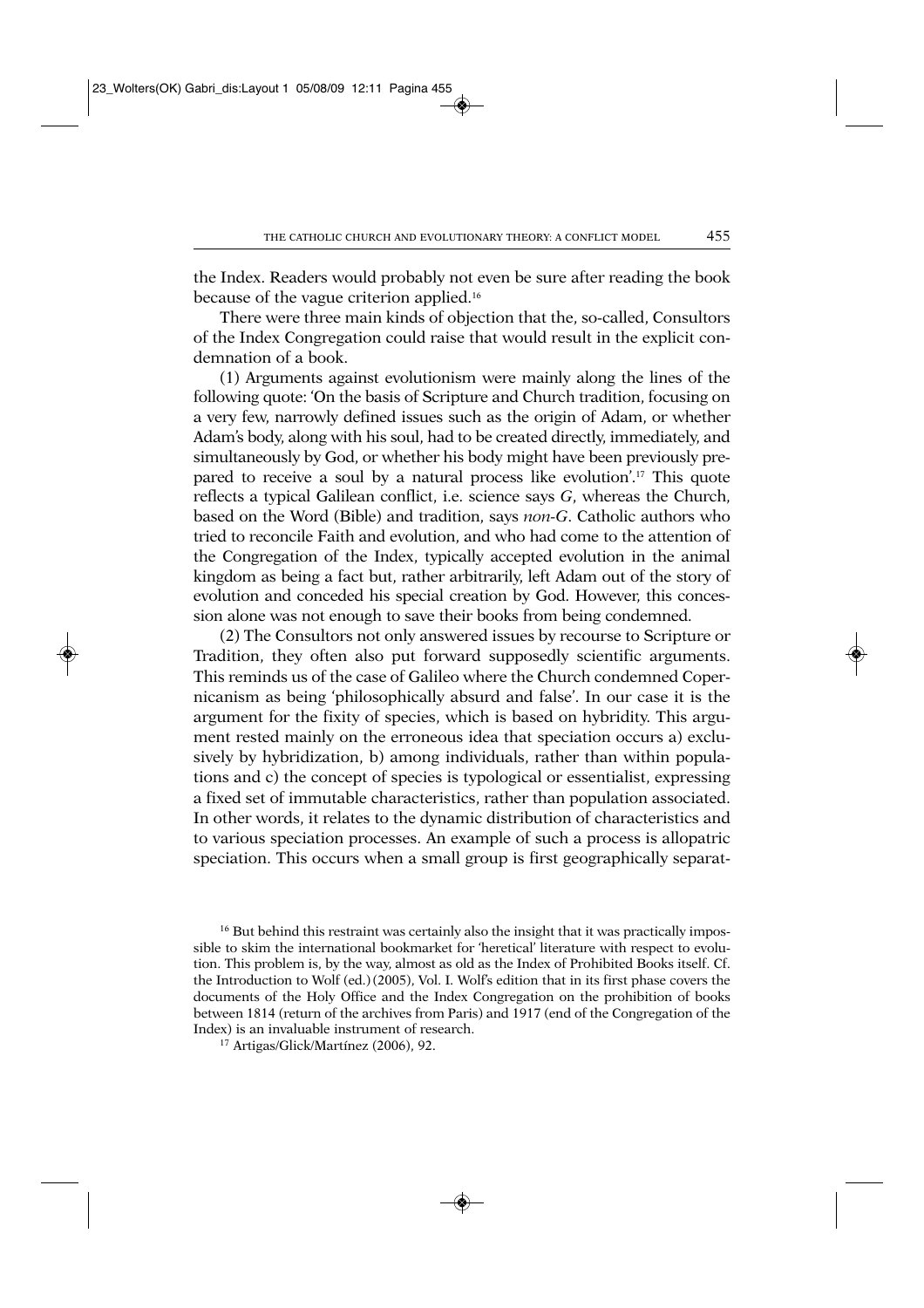ed from the main population which means it is then effectively reproductively isolated from the source population, and this results in the course of relatively few generations in a new species.18

(3) Furthermore, we find condemnations of the hermeneutic principles used by the authors. Here an excerpt from the expert opinion on a book placed on the Index (*New Studies in Philosophy. Lectures to a Young Student* (1877) by Raffaello Caverni): 'Caverni's rules for biblical exegesis are absurd, omitting any divine inspiration, and therefore infallibility, from anything that can be considered the object of natural science. A corollary is that Darwinism or any other physiological, geological, etc. system is all admissible, even though manifestly opposed to the Bible'.19 This passage can be read as a rejection of Stephen Jay Gould's NOMA principle *avant la lettre*, i.e. the methodological principle of keeping the two Magisteria – Science and Religion – completely separate. This principle can already be detected during Galileo's lifetime in an ingenuous formulation by Cardinal Cesare Baronio: 'The Holy Spirit had in mind to teach us how to go to heaven and not how the heavens go'.20

In the case of Caverni's book,<sup>21</sup> as in the Galileo Affair, the Church authorities claim to supersede factual scientific findings by referring to the Scriptures or traditional teachings. There are, however two remarkable differences between Caverni's book and the case of Galileo. 1) His topic, i.e. humanization, is much closer than Copernicanism to the Catholic faith because it is linked to the central theological doctrine of the Original Sin, which, in turn, is one of the foundations of Redemption by Jesus Christ. 2)

 $18$  More information is provided by Coyne/Orr (2004), who gives a splendid overview of the field. My biology colleague in Konstanz, Axel Meyer, referred me to this book. Relying exclusively on hybridization the Consultors could easily exclude speciation as a natural phenomenon, because also for contemporary standards this form of speciation ought to be very rare, because hybridization in most cases leads to no offspring or sterile offspring at best.<br><sup>19</sup> *Ibid.*, 44.<br><sup>20</sup> The quote is in Brandmüller/Greipl (eds.) (1992), 295, as quoted by a consultor in

the case of the physicist and priest Giovanni Settele (1770-1841). Settele's book that advanced Copernicanism was – after long discussions – *not* put on the Index. Whether this bureaucratic act (or better: *non-*act), known only to those personally involved in the case, can count as 'fine della controversia', as the editors claim in the subtitle of their book on Copernicanism and the Settele case, seems rather doubtful. Cf. also Gould (1999), 6 for the Baronio quotation.<br><sup>21</sup> In my points (1) and (3), to be exact.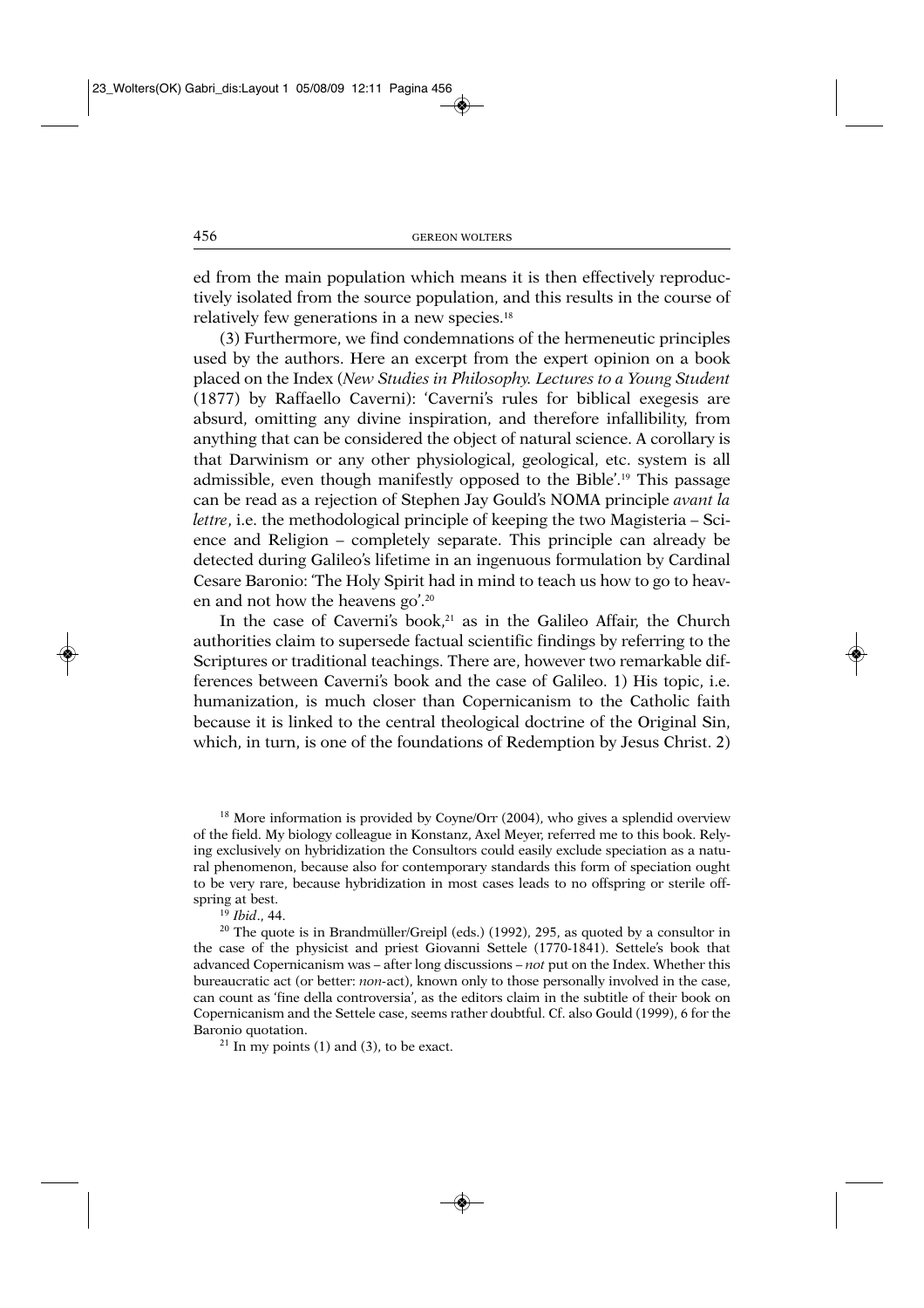In the case of Caverni, the Church authorities kept a low profile even though evolutionism is possibly of immense importance in matters of faith and it is significant that there was no public condemnation of the theory of evolution, when the book was put on the Index.<sup>22</sup>

*Excursus*: in all Galilean conflicts, there is the question of who has the expertise and is competent to judge on questions about facts, either historical or about the natural world. NOMA, which assigns the world of facts to Science and the realm of meaning, values and norms to Religion, would seem, at first glance, to have solved all problems. However, this is not the case. There are aspects of the teachings of the Church that are of a factual nature. For example, in the *Catechism of the Catholic Church* of 1994, one finds a thesis on the monogenetic origin of humankind.<sup>23</sup> Here the Church is – with reference to the *Acts of the Apostles* 17, 2624 – advancing a thesis that *incidentally* coincides with scientific evidence. The question is what would happen, if in the future sufficient scientific evidence emerged to support *multiple* origins of humankind. Other fact-related teachings by the Church are the historicity of the so-called original sin, the resurrection of Jesus Christ from death, and the possibility of miracles in general.<sup>25</sup> The epistemological impossibility of supporting statements about facts by reference to Scripture and tradition has led some Protestant theologians to abstain from factual claims altogether, thus taking up a position similar to NOMA.<sup>26</sup> How-

<sup>22</sup> Only people directly involved in the decision of the Congregation of the Index could know that the book was condemned because of its 'evolutionism'. Caverni himself e.g. thought that his critique of the Jesuits had led to the condemnation. (Cf. Artigas/Glick/Martínez, 2006, 49).

<sup>23</sup> Catechism (1994), Nr. 360, p. 82. The encyclical *Humani Generis* (Pius XII, 1951), no. 37 makes it clear, consequently, that polygenism is not compatible with Catholic Faith, and that 'the children of the Church' do not have the liberty to embrace it. More on *Humani Generis* see below.<br><sup>24</sup> 'And [God] hath made of one blood all nations of men for to dwell on all the face of

the earth'.

<sup>25</sup> Cathechism (1994), no. 397ff., p. 89ff (original sin). The historicity of resurrection of Christ from death (no. 639, p. 146) is certainly in conflict with what biology and medicine have to tell us about death. This, however, does not amount to a Galilean conflict, because the teachings of the Church do not generally reject bio-medical laws. They rather claim miraculous exceptions to their action. The issue of miracles, therefore, is not a scientific issue, but rather an epistemological one. Here epistemological conceptions about miracles are in opposition to each other.

<sup>26</sup> Rudolf Bultmann's program of demythologization seems to be a first step in this direction.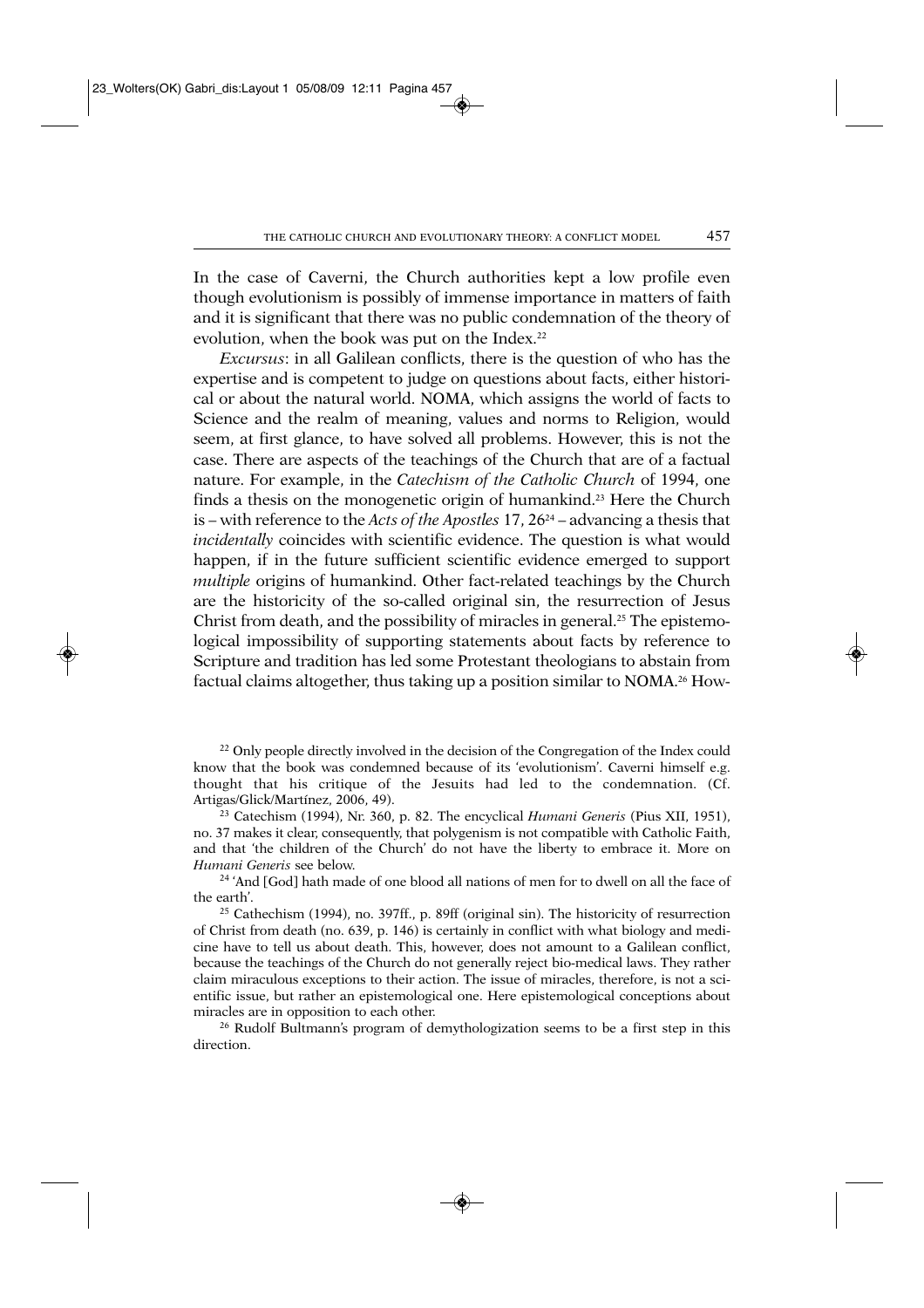ever, with respect to the factual claims quoted above, I do not believe this option to be available to Catholic theologians.27 They will always be faced with the 'friction zone' between science and religion.<sup>28</sup>

The next official document I will discuss is the Encyclical *Humani Generis*, promulgated by Pope Pius XII in 1950. This is the first explicit public statement on evolution by a Church authority. On the whole, this Encyclical expresses a rather relaxed position with respect to evolution.29 It does not instigate a Galilean conflict but it does intimate only *possible* problems. The text is somewhat obfuscated, however, by the low epistemological expertise, which characterizes documents of the Church up to the present day.

The Pope distinguishes between 'clearly proved facts' and 'hypotheses' in empirical science. However, as, by definition, all universal statements in empirical science are hypotheses, it seems more likely that the Pope is actually distinguishing between hypotheses that are strongly supported by

<sup>27</sup> Consequently NOMA is rejected by Cardinal Schönborn (in: Horn/Wiedenhofer, eds., 2007, 86).

 $28$  This felicitous expression was used by Wolf Singer in the discussion of this talk.

<sup>29</sup> Here is the text of the relevant passages: '35. It remains for Us now to speak about those questions which, although they pertain to the positive sciences, are nevertheless more or less connected with the truths of the Christian faith. In fact, not a few insistently demand that the Catholic religion take these sciences into account as much as possible. This certainly would be praiseworthy in the case of clearly proved facts; but caution must be used when there is rather question of hypotheses, having some sort of scientific foundation, in which the doctrine contained in Sacred Scripture or in Tradition is involved. If such conjectural opinions are directly or indirectly opposed to the doctrine revealed by God, then the demand that they be recognized can in no way be admitted. 36. For these reasons the Teaching Authority of the Church does not forbid that, in conformity with the present state of human sciences and sacred theology, research and discussions, on the part of men experienced in both fields, take place with regard to the doctrine of evolution, in as far as it inquires into the origin of the human body as coming from pre-existent and living matter – for the Catholic faith obliges us to hold that souls are immediately created by God. However, this must be done in such a way that the reasons for both opinions, that is, those favorable and those unfavorable to evolution, be weighed and judged with the necessary seriousness, moderation and measure, and provided that all are prepared to submit to the judgment of the Church, to whom Christ has given the mission of interpreting authentically the Sacred Scriptures and of defending the dogmas of faith. Some however, rashly transgress this liberty of discussion, when they act as if the origin of the human body from pre-existing and living matter were already completely certain and proved by the facts which have been discovered up to now and by reasoning on those facts, and as if there were nothing in the sources of divine revelation which demands the greatest moderation and caution in this question'. (Pius XII, 1950)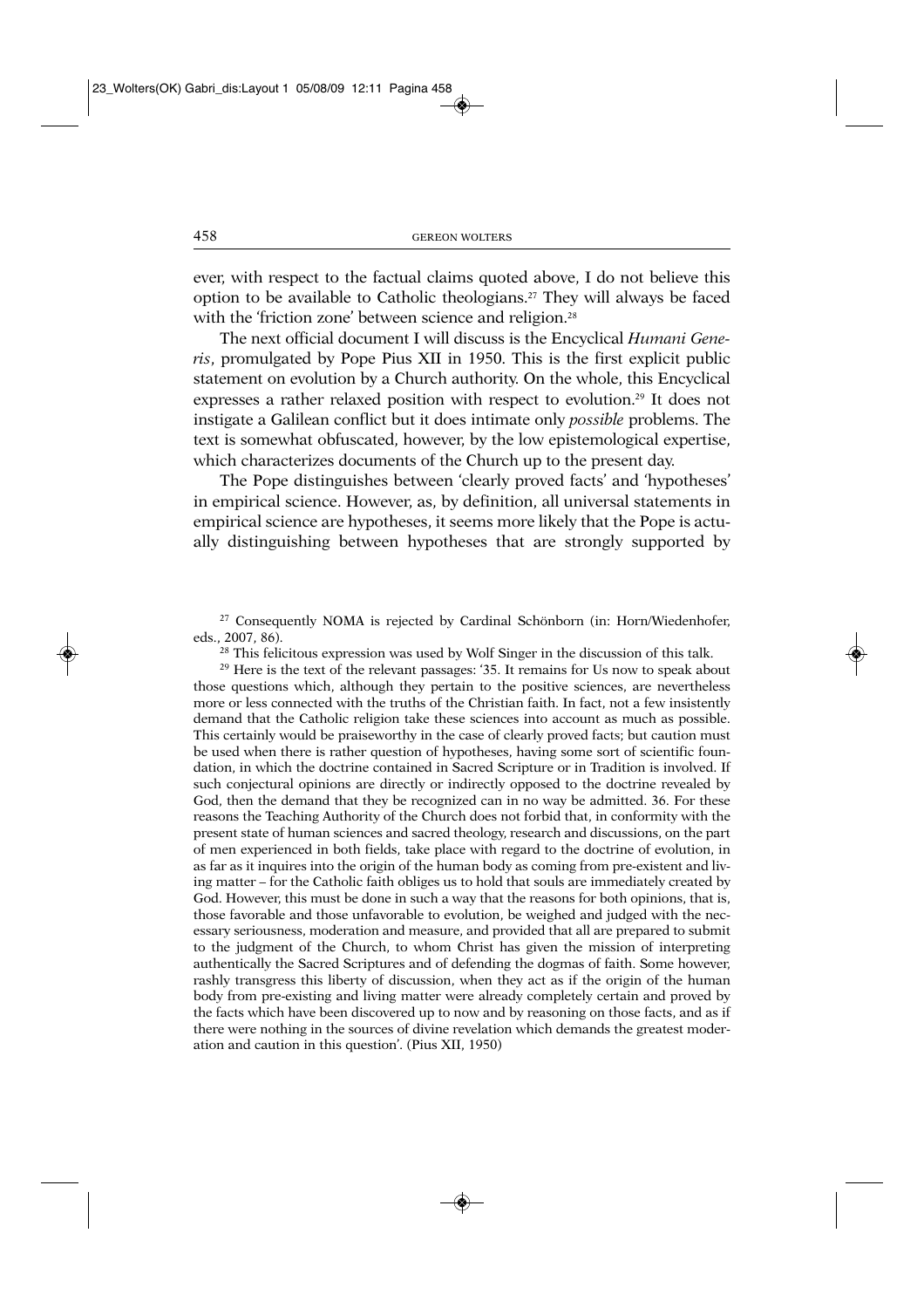empirical evidence and hypotheses that lack sufficient empirical evidence.<sup>30</sup> In this light, we can say that Pope Pius XII:

1) accepts evolutionary theory as a scientific theory as long as it does not contest God's creation of the human soul or the monogenic origin of mankind,

2) believes that evolutionary 'hypotheses' have to be 'submit(ted) to the judgement of the Church'. Whether this also holds for 'proved facts', remains unclear,

3) invites the Faithful to scrutinize carefully whether the evidence for various evolutionary hypotheses is sufficient, in order to class them as 'clearly proved facts' or only as 'hypotheses'. He seems to assume here that evolutionary hypotheses do not belong to his category of 'proved facts',

4) does not speak out on whether he thinks that evolution is a historical fact of the history of the earth.<sup>31</sup>

The next pronouncement of the Church concerning evolution can be found in the *Monitum*, a warning against the writings of Jesuit palaeontologist Teilhard de Chardin, issued by the Holy Office on June 30, 1962 and reiterated on July 20, 1981.

Several works of Fr. Pierre Teilhard de Chardin, some of which were posthumously published, are being edited and are gaining a good deal of success. Prescinding from a judgement about those points that concern the positive sciences, it is sufficiently clear that the above-mentioned works abound in such ambiguities and indeed even serious errors, as to offend Catholic doctrine.<sup>32</sup>

The above text illustrates two important points: 1) The Church is not interested in engaging in a Galilean conflict about evolution and explicitly

 $30$  He generally holds that 1) all universal statements of empirical science ('for all  $x$ holds...') have the logical status of hypotheses; and that 2) for logical reasons there can be no empirical 'proof' of a universal empirical hypothesis, because empirical confirmations come always in form of singular confirming instances. Empirical hypotheses are, rather, distinguished from one another by the degree of evidence that exists in their support. The most important form of evidence is empirical confirmation. Other forms of evidence are compatibility with well supported other hypotheses, range, explanatory power etc. 31 I wonder how Gould (1999), 80 could celebrate Pius XII as accepting the NOMA

principle of the two non-overlapping *Magisteria* of science and religion, when the Pope states that the hypotheses of the 'positive sciences, are […] more or less connected with the truths of the Christian faith' and that the Church has the last word in case of contradictions of scientific hypotheses to the Catholic Faith. These claims of the Pope constitute a major incursion into and, therefore, overlap between the two *Magisteria*.

<sup>32</sup> Holy Office (1962/81).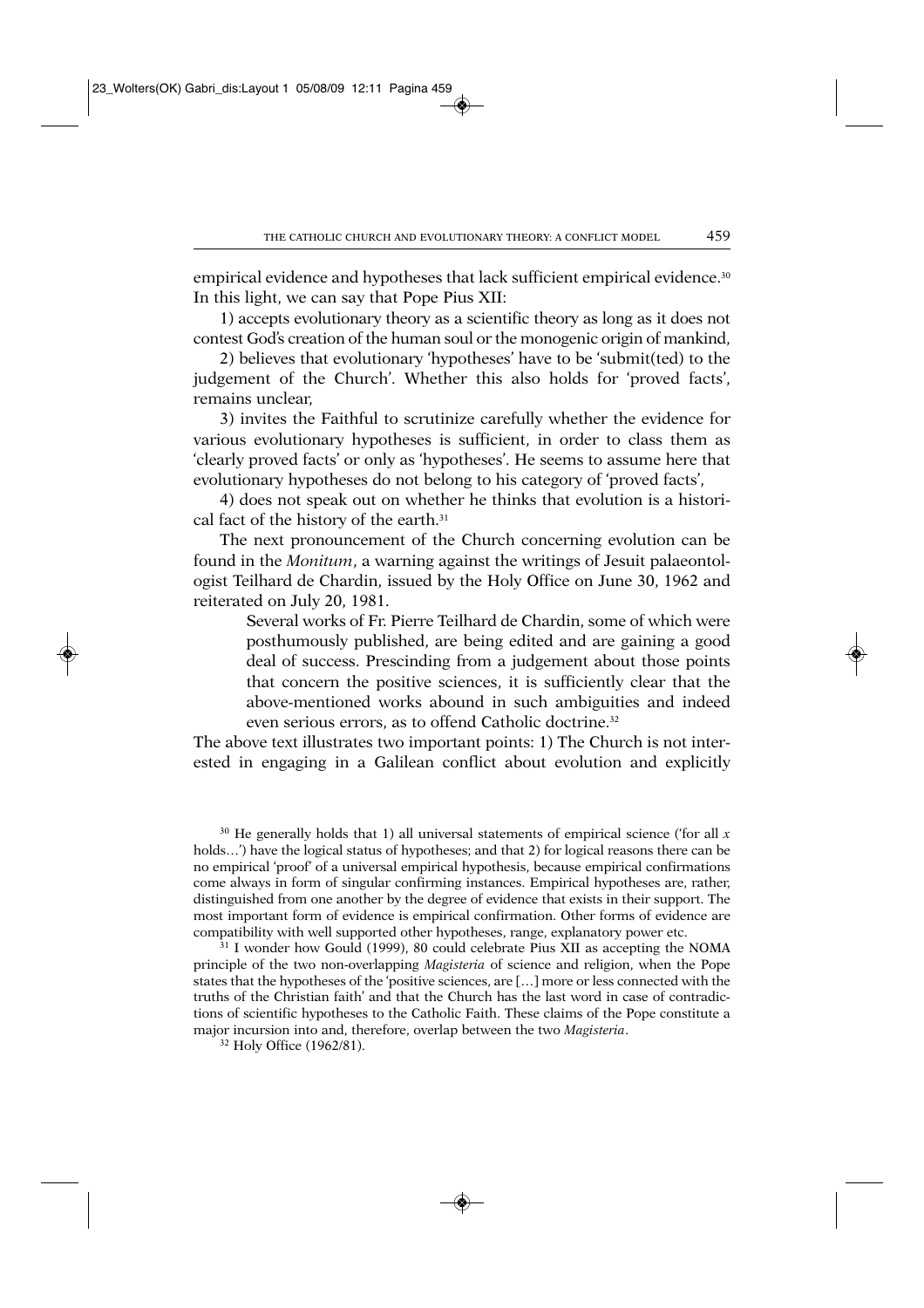refrains from interfering with matters of science.33 2) The Church maintains a cautious and expectant position with respect to evolutionary theory.

This caution seems to be thrown to the wind in a famous letter by John Paul II to the Pontifical Academy on October 22, 1996. In this letter, Pope John Paul II confirms the position taken by Pius XII in *Humani Generis*, but with one decisive qualification:

Today, almost half a century after the publication of the Encyclical [*Humani Generis*] new knowledge has led to the recognition of the theory of evolution as more than a hypothesis.34 It is indeed remarkable that this theory has been progressively accepted by researchers, following a series of discoveries in various fields of knowledge. The convergence, neither sought nor fabricated, of the results of work that was conducted independently is in itself a significant argument in favour of this theory.

The above quote, like several other passages not quoted here, can be interpreted as follows:

1) Pope John Paul II acknowledges the theory of evolution to be an adequately confirmed theory or, as formulated in Vatican epistemological terminology, it has risen above mere 'hypothesis' and is beginning to be something like a 'proven fact',35

<sup>33</sup> Teilhard's understanding of evolution as a goal-directed process is not shared by current evolutionary biologists. In recent months there has been an ongoing press campaign in Italy with the aim to lift the ban on Teilhard's writings. In the context of this campaign Teilhard's case is often compared to the verdict on Galileo. Such a comparison shows poor judgement, because in Teilhard's case the ammonition was based exclusively on theological issues.<br><sup>34</sup> The whole text of the letter is in: Pontifical Academy (2003), 370-374. Embarrass-

ingly enough the English translation there ('new knowledge has led to the recognition of more than one hypothesis in the theory of evolution') of the French original of this passage is wrong. On the Vatican website there is only a Spanish version: 'Hoy, casi medio siglo después de la publicación de la encíclica, nuevos conocimientos llevan a pensar que la teoría de la evolución es más que una hipótesis'. (http://www.vatican.va/holy\_father/ john\_paul\_ii/messages/pont\_messages/1996/documents/hf\_jp-ii\_mes\_19961022\_evoluzione\_ sp.html). The French original and a correct English translation were published in John Paul II (1997).  $35$  This evaluation is, however – again in the terminology of Vatican epistemology –

contradicted by Pope Benedict, who maintains that John Paul II 'had reasons, when he said this ['evolution more than a hypothesis']. But it holds at the same time that the theory of evolution is not yet a complete scientifically verified theory'. (Horn/Wiedenhöfer, eds., 2007, 151). Whatever the Pope may mean – as is well known there is no 'verification' of theories – he certainly wants to play down the evaluation of his predecessor.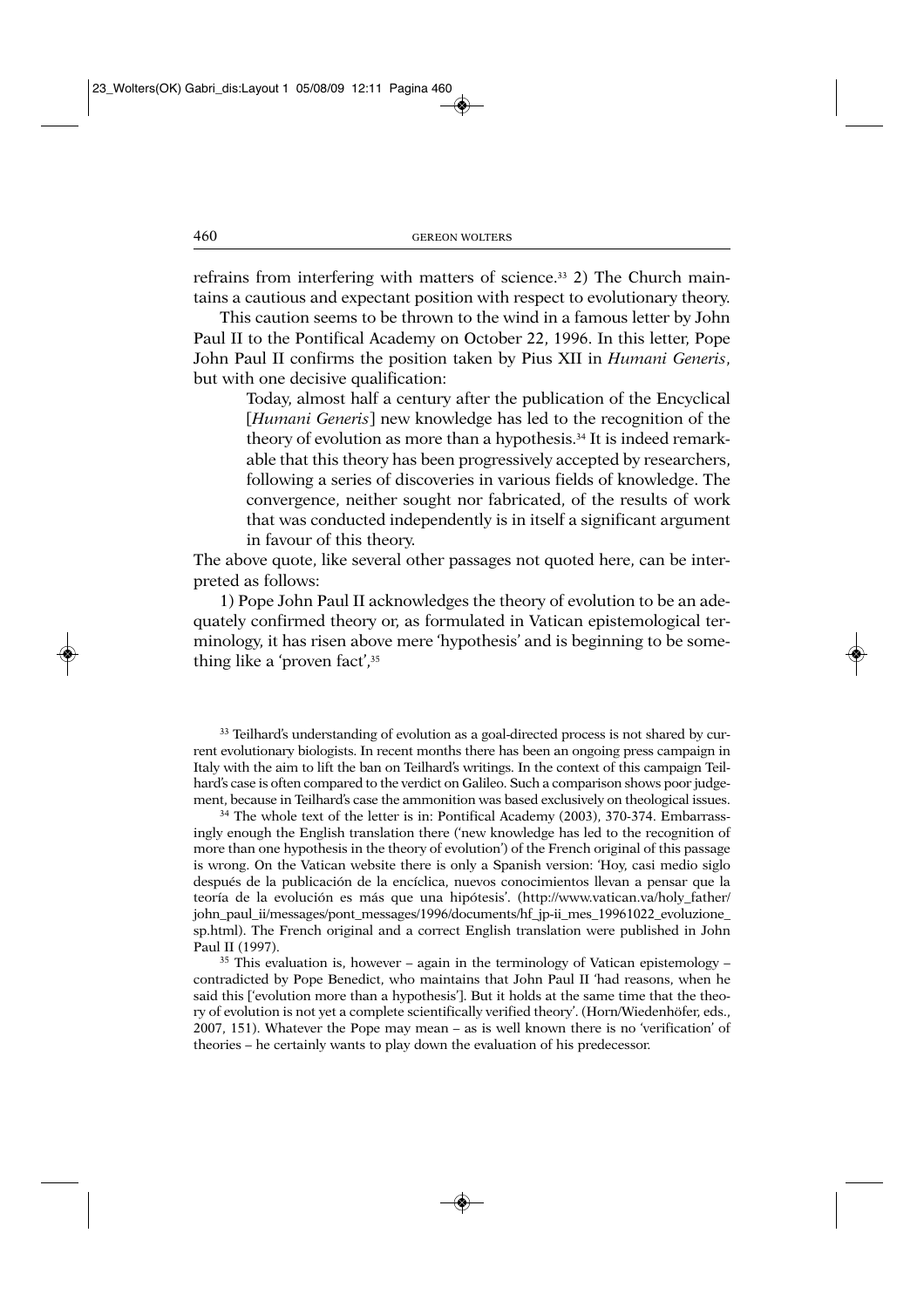2) Only the monogenetic origin of mankind and God's direct creation of the soul remain as possible points for a Galilean conflict. As previously mentioned, the thesis of the monogenetic origin of mankind is pretty much in accordance with scientific evidence while the question of the soul is a special conceptual issue that, to the best of my knowledge, the pertinent sciences probably are not that concerned about.<sup>36</sup>

The result of this short analysis of Galilean conflicts in the context of evolutionary theory is that since the letter by John Paul II there seems hardly any room for such conflicts. In addition, John Paul II, as is well known, had taken great pains to lay Galileo's Galilean conflict to rest. Pope John Paul II implemented a clear and judicious epistemological strategy to get the Church out of the line of fire and withdraw from a battlefield where there is little to be gained but a lot to lose. This could also be a consequence of realizing that the Church does not have the expertise to pontificate on scientific matters.

Therefore, it is most surprising that recently the Church, in the person of one of its most senior Cardinals, seems to have taken up arms again and marching head-long back on to this Galilean battlefield. In an article ('Finding Design in Nature') that was published in the *New York Times* on July 7, 2005 Christoph Cardinal Schönborn was widely perceived as siding with the most recent incarnation of American Creationism, the so-called Intelligent Design Theory, ID for short. As this paper focuses on epistemological issues, I will not address all of the many other interesting aspects of this article but I will concentrate here on two pertinent quotations:

- 1) 'The Catholic Church, while leaving to science many details about the history of life on earth, proclaims that the human intellect can readily and clearly discern purpose and design in the natural world, including the world of living things',
- 2) 'Evolution in the sense of common ancestry might be true, but evolution in the neo-Darwinian sense – an unguided, unplanned process of random variation and natural selection – is not. Any system of thought that denies or seeks to explain away the overwhelming evidence for design is ideology not science'.

<sup>&</sup>lt;sup>36</sup> That the concept of soul is not a concept of empirical science, but rather of philosophy or theology is also emphasized by Sánchez Sorondo (2008), who gives an argument for the compatibility of scientific and philosophico-theological views on man, that is based on the Kantian distinction of the two complementary forms of reason: theoretical reason as the basis for scientific knowledge and practical reason as the basis for 'practical wisdom'.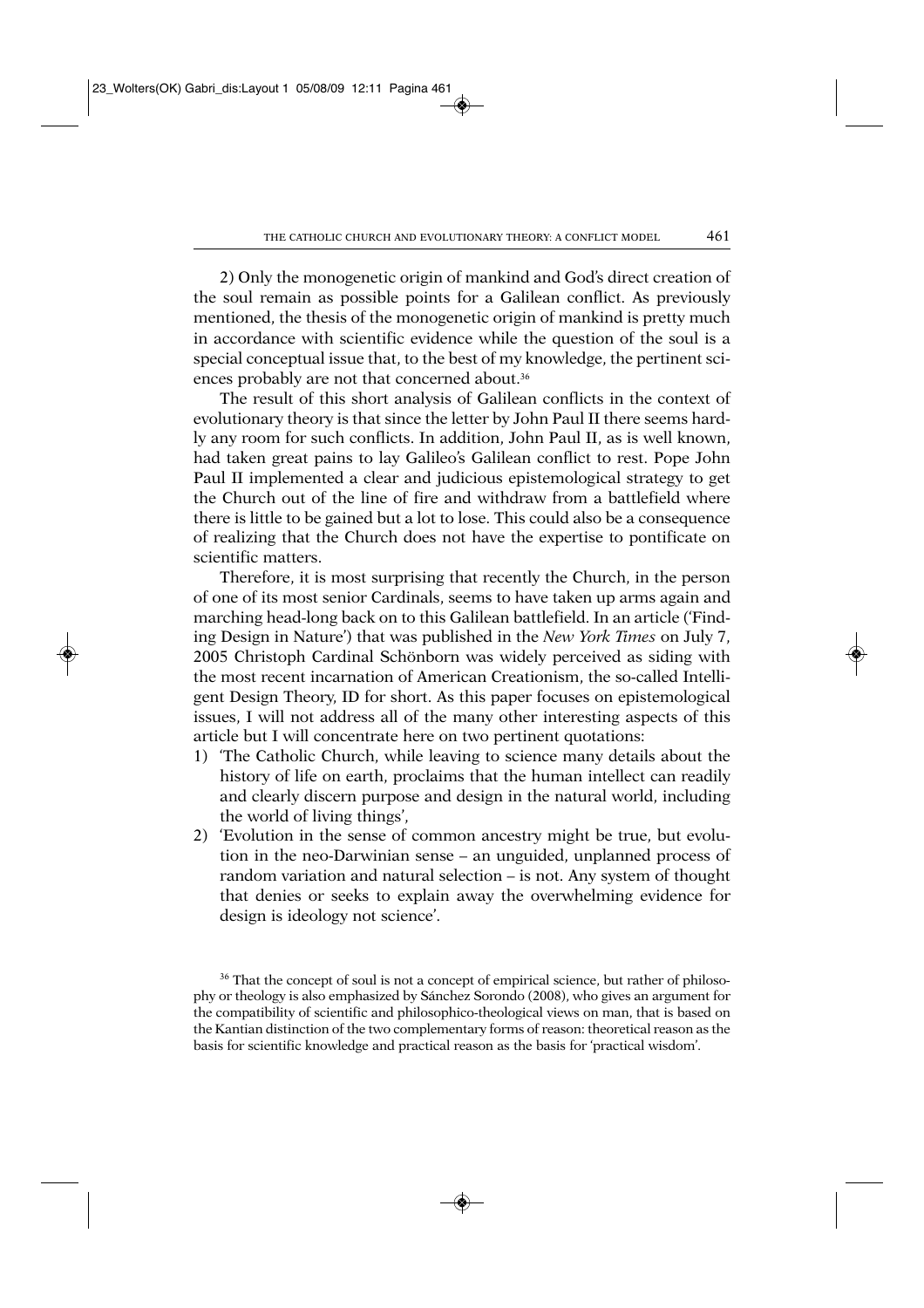As to the first quotation, I should remark that one of the founding methodological principles of modern science and a precondition of its success since the time of Galileo is its methodological materialism, I underscore *methodological* materialism. This implies that science exclusively looks for natural causes when explaining natural phenomena. Evolutionary biology in the course of its 150 years of existence has been able to explain thousands of design-like structures in living beings in terms of evolution, of which natural selection, as proposed by Darwin, is the most important but not the only factor. Before the advent of Evolutionary Theory, such structures were believed to have been drafted by an omnipotent designer.37 To answer Cardinal Schönborn's first point in just one sentence: the human intellect, indeed, is able to discern purpose and design in the natural word, but explains this *scientifically* in terms of functional adaptations brought about mostly by natural selection.<sup>38</sup>

As to the second point, tens of thousands of biologists all over the world will be astounded to hear that by relying on the two principles of evolutionary theory: random variation and natural selection, they are ideologists rather than scientists. Taking Cardinal Schönborn's assessment seriously and dismissing random variation and natural selection would put an end to both evolutionary biology, and most other areas of biology, as we know them today.

In September 2006 in Castel Gandolfo, at the abovementioned meeting on evolution of Pope Benedict with his former students, Cardinal Schönborn reiterated and reinforced the position he took in his article in the *New York Times*:

I dare say that at present there does perhaps not exist any scientific theory, which is subject to so many grave objections and which at the same time is defended as sacrosanct by many people. (96)

He then lists several such supposed objections that are well known from creationist literature and that by their mantra-like repetition do not get closer to the truth:

1) The supposedly missing 'missing links' between species,

<sup>37</sup> In fact, William Paley's (1743-1805) famous 'argument from design' that contends that the perfections of living nature can hardly be explained as having developed by chance as can a watch that is found on a beach was convincing only *before* evolutionary theory offered a third way of explanation of design-like structures, i.e. natural selection. For an excellent analysis of the argument cf. Sober (2000), chapter 2. 38 Of course, this scientific account does not exclude a religious *interpretation* ('read-

ing') of such design-like, functional structures in the theological language of creation and creator, or 'design', respectively.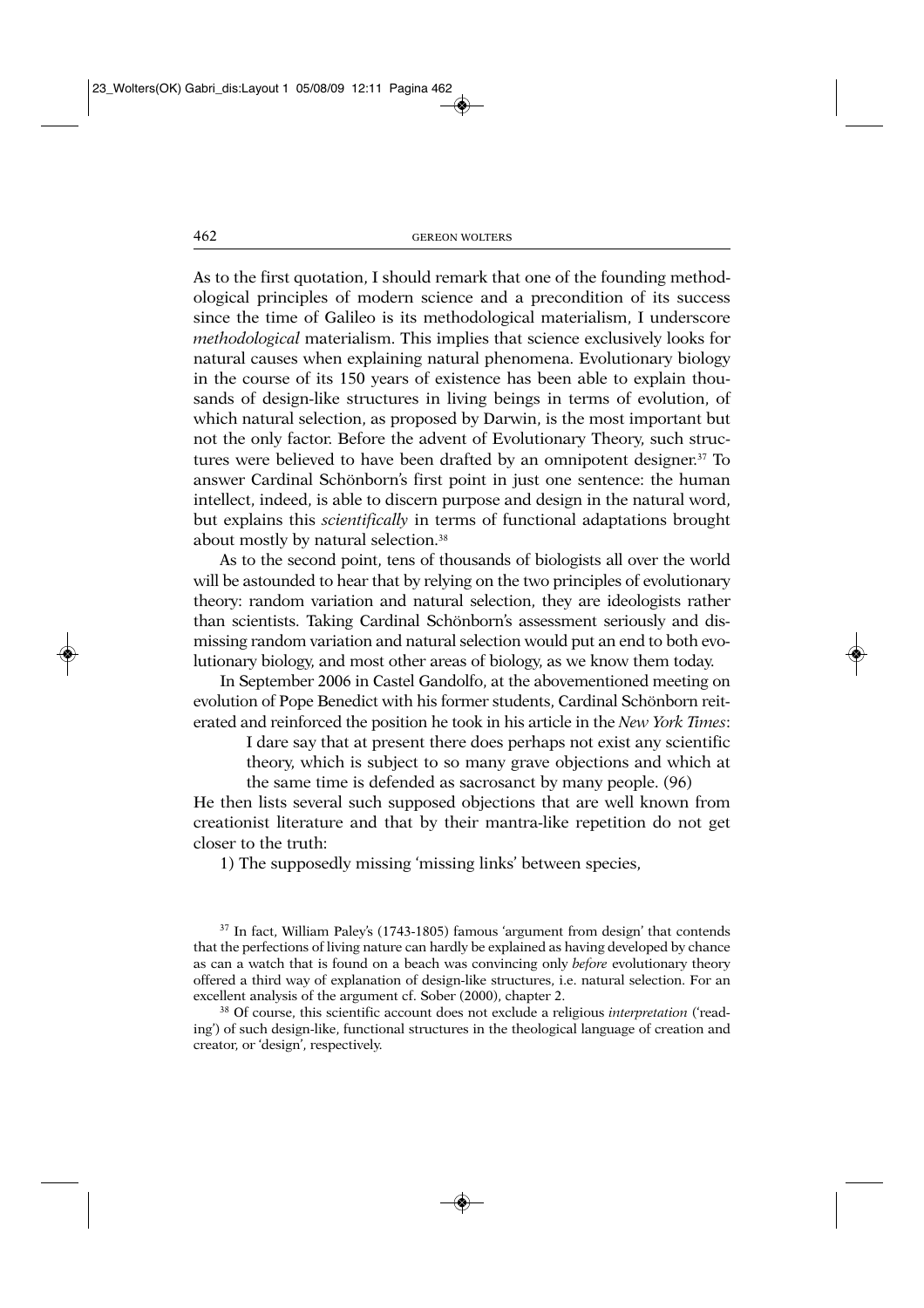2) 'The often admitted fact that until now no evolution beyond the species level has been proved',

3) The supposed impossibility of a transition from living systems like reptiles to birds by small mutations,

4) The problematical status of the concept of survival of the fittest.

Both evolutionary biology as well as the philosophy of biology have dealt with these objections and have disproved them on countless occa $sions<sup>39</sup> - to no avail.$ 

It is not clear, however, whether Cardinal Schönborn *really* intended to do what he actually did: launch a new Galilean conflict; and whether he really wanted to side with ID. There is some evidence that he did not want this and that he merely meant to engage in a *Freudian* conflict but that he applied the arguments the proponents of ID implement in their *Galilean* fight against evolutionary theory. The quotations below confirm this view and seem to show that in order to secure a space for Faith, Schönborn criticizes Evolutionary Theory. However, Evolutionary Theory, as long as it not involved in a Freudian conflict, does not actually compete with Faith for space. Neither Faith nor Faith based *interpretations* of nature are significant issues within evolutionary biology.

Another argument in Schönborn's critique of evolutionary theory (which seems to be shared by Pope Benedict) is that scientifically unexplainable teleology of nature is a necessary counterpart to the Church's teaching that God can be understood through his creation by reason alone.<sup>40</sup>

#### III. FREUDIAN CONFLICTS ON EVOLUTION

Freudian conflicts arise when a particular science tries to explain away religion as a phenomenon in its own right. They do not specifically affect the Catholic Church, but religion in general. Therefore, the first task of those who wish to wage a Freudian conflict should be to develop an adequate def-

<sup>&</sup>lt;sup>39</sup> A comprehensive recent study by a Catholic author is Ruse (2005). Sober (2008) gives a magisterial analysis of the issue of evidence for evolutionary theory.<br><sup>40</sup> Cf. Catechism (1994), No. 286: 'Human intelligence is surely already capable of find-

ing a response to the question of origins. The existence of God the Creator can be known with certainty through his works, by the light of human reason, even if this knowledge is often obscured and disfigured by error'.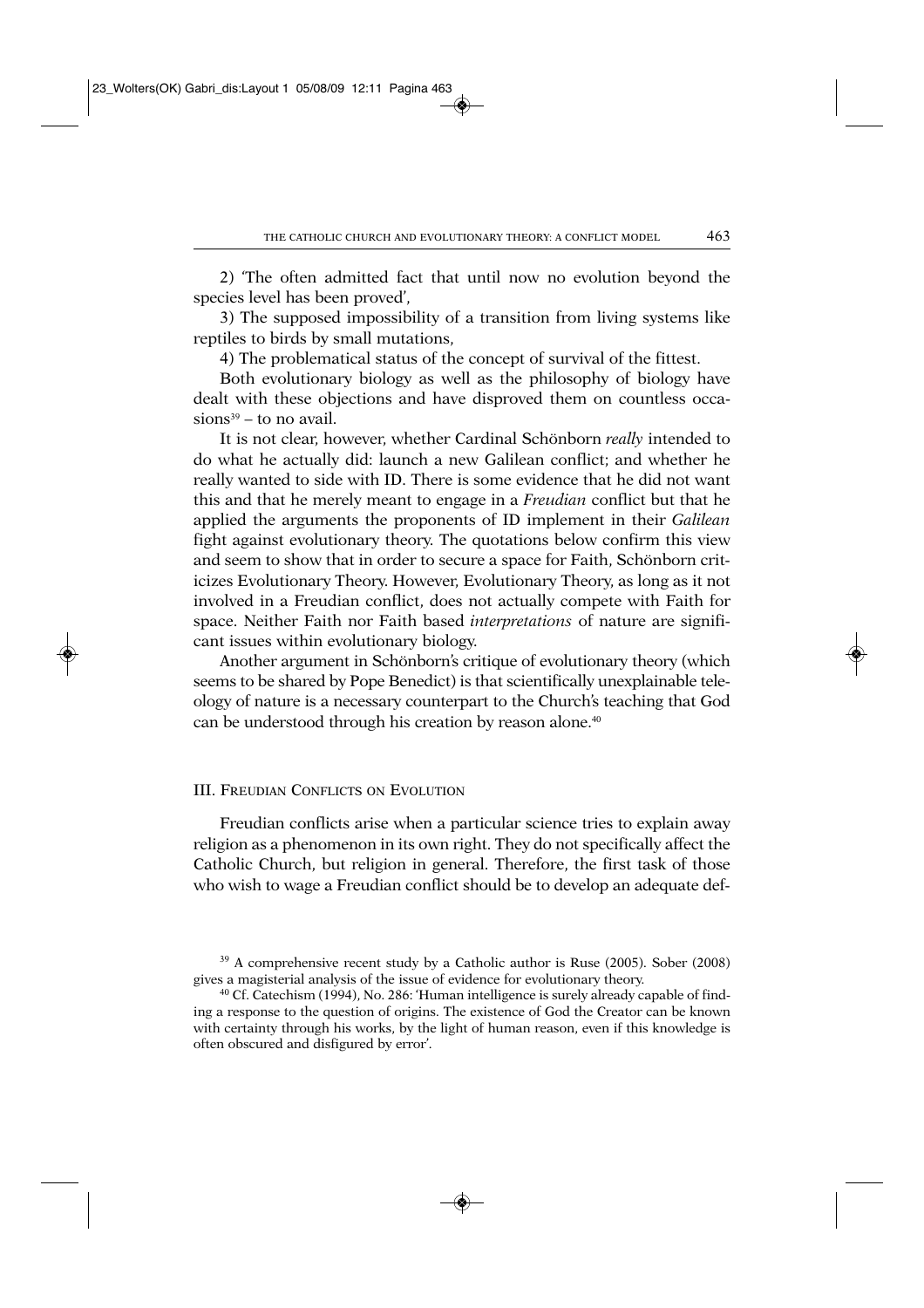inition, or at least a satisfactory characterization, of the concept of religion. So far nobody seems to have achieved this and, unfortunately, most of those waging Freudian conflicts hardly even acknowledge this as a major problem. The second task would be to adduce sufficient scientific evidence in order to substantiate their Freudian claims in explaining religion.

Marx's explanation of religion as 'the opium of the people',<sup>41</sup> is based on the assumption that 'religion' provides the hope of a happy afterlife. It is psycho-socially explained as the last resort for people who live a materially and socially miserable life. The definition of religion as a belief in the afterlife is, on the one hand, far too narrow, because there are many more aspects to religion than this alone. On the other hand, there are religions like Buddhism that do not know this sort of compensation for terrestrial misery in a heavenly afterlife. Moreover, the fact that religion can flourish in a relatively wealthy country such as the United States is strong evidence against Marx's claim.

Freud's conception of religion as a collective neurosis suffers from the same shortcomings as his psychoanalytical theory, which was criticised mercilessly by Adolf Grünbaum (1984).

In terms of *evolutionary* Freudian conflicts, I would like to emphasize right at the outset that biological explanations of behavioural and cultural phenomena are legitimate undertakings within evolutionary theory. Evolutionary theory has successfully explained not only the anatomical and physiological features of organisms but – within the animal kingdom – also certain behavioural characteristics. The relevant biological discipline is called 'sociobiology'. However, how far sociobiological explanations hold for human behaviour is much contested. Examples of evolutionary explainable social behaviour in humans have been documented: the incest taboo is one,<sup>42</sup> but the complexity of human cultures means that studies are limited.<sup>43</sup>

<sup>41</sup> The wretchedness of religion is at once an expression of and a protest against real wretchedness. Religion is the sigh of the opressed creature, the heart of the heartless world and the soul of soulless conditions. It is the opium of the people. The abolition of religion as the illusory happiness of the people is a demand for their true happiness'. (Marx, 1970, 131)

<sup>42</sup> Cf. Bischof (1994).

<sup>43</sup> One has to be very careful not to declare without evidence every universal feature of human behaviour as evolved by natural selection. Universal characteristics of behaviour may also be a consequence of the general intelligence of humans, which may lead to similar problem-solving behaviour.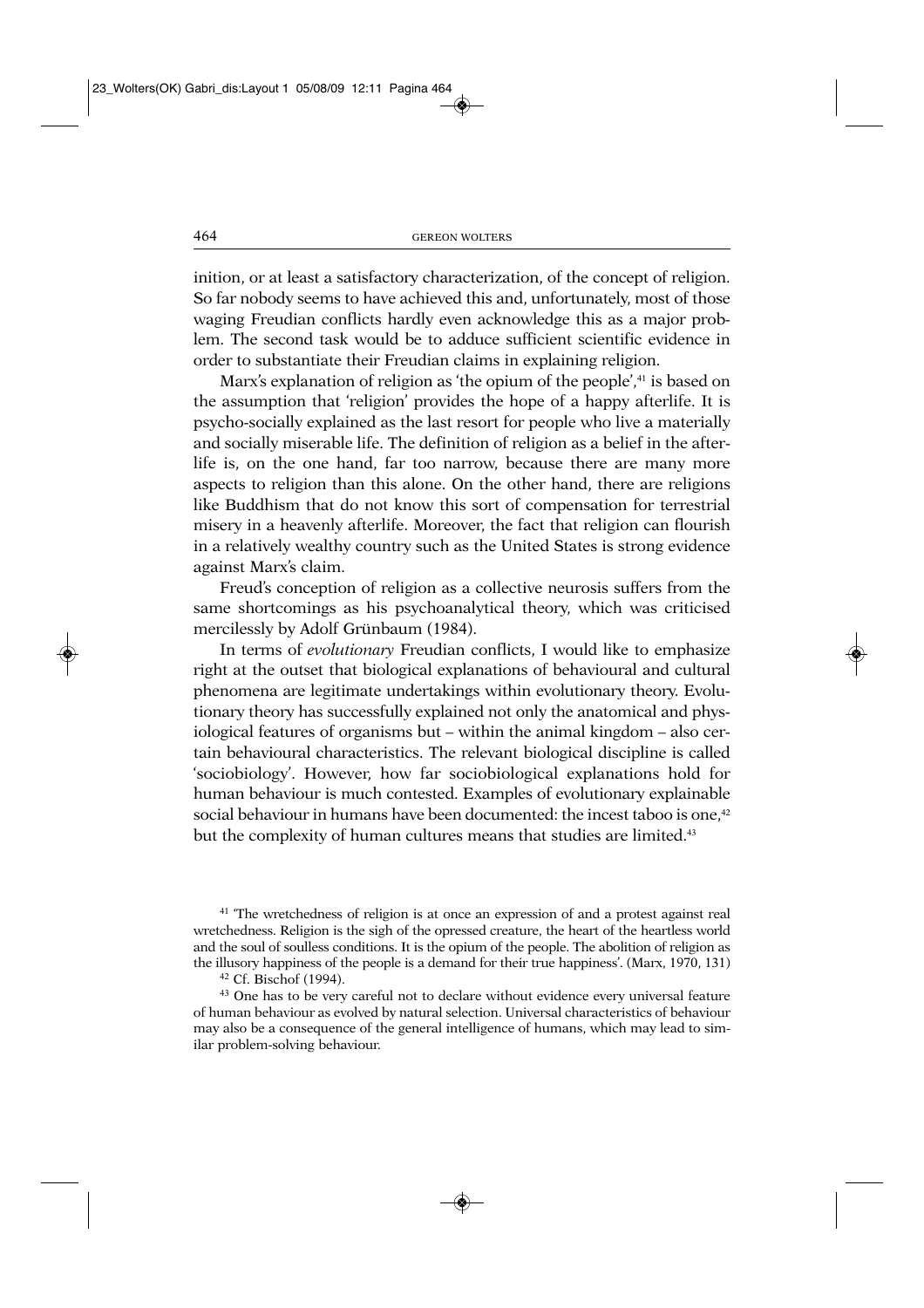The first Freudian conflict in the context of evolution was launched by the Harvard entomologist Edward O. Wilson in the mid-1970s.44 Wilson regards religion as an adaptation that intensifies internal cohesion within groups. Conceiving of religion as the glue that keeps human groups together is certainly an interesting notion. However, as in other examples of a Freudian conflict, this is hardly an adequate characterization of religion. In addition, Wilson also fails to provide adequate empirical or other evidence for his view. Instead of hard evidence, he delivers what Stephen Jay Gould has aptly called an 'Adaptationist just-so-story'. The adaptationism of justso-stories is characterized by two epistemological shortcomings: firstly it accepts each identifiable characteristic of an organism as being an adaptation even without proof.45 Therefore, religion is *per se* an adaptation and has to be explained by evolutionary arguments, based on natural selection. Secondly, one has to tell only a halfway plausible evolutionary story about what sort of adaptation might apply in the case of religion and how it could have come about by the workings of natural selection. The story that Wilson tells falls far short of the empirical standards that are required in the natural sciences. He delivers hypotheses without evidence, and develops a philosophical position rather than a scientific one.<sup>46</sup>

The same can be said of other such undertakings. To conclude, we will take a look at Richard Dawkins, whose controversial book *The God Delusion* has aroused much controversy recently. In Chapter 5 ('The Roots of Religion'), it is clear that Dawkins has difficulties in pinpointing the direct adaptational value of religion, in the way Wilson had done. After rejecting expla-

<sup>44</sup> See the last chapter of Wilson (1975), in which Wilson extends his evolutionary explanation of social behavior ('sociobiology') from animals to humans, and in a more elaborated and extended form in Wilson (2004) (1st edition 1978). I have dealt with Wilson's position at length in Wolters (1997), 148ff.

<sup>45</sup> Although it is perhaps the most important heuristic principle of evolutionary theory to look for possible adaptive explanations of identifiable characteristics of organisms, it is by no means true, however, that each such characteristic *is* an adaptation. This has, rather, to be convincingly shown by empirical and other evidence. Meanwhile the classical and frequently reprinted text against adaptationism is Gould/Lewontin (1979).

<sup>46</sup> Wilson himself (2004), 192 seems to be somehow aware of this because he regards his position of 'scientific materialism' as an 'alternative mythology that until now has always, point for point in zones of conflict, defeated traditional religion'. Whatever the merits of scientific materialism may be, it is a *philosophical* position and not the result of scientific research. This implies that what Wilson has to tell us about religion is a *philosophical* view, as long as it is embedded in the 'epic' of scientific materialism.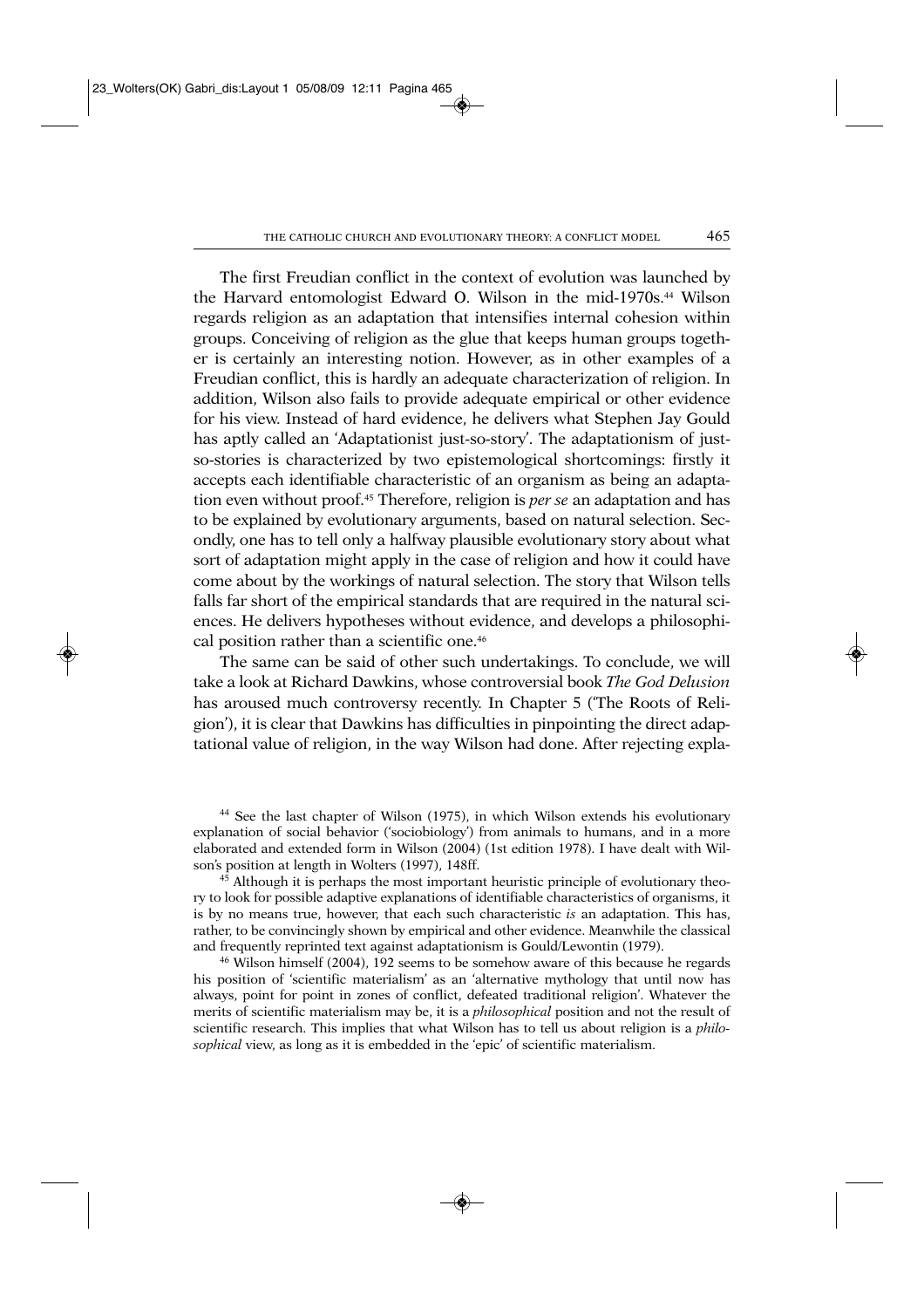nations based on group selection, Dawkins starts with the confession: 'I am one of an increasing number of biologists who see religion as a by-product of something else' (174). The idea of by-product, i.e. the idea that a structure that at some period in time had evolved according to certain selective pressures is later used for other purposes than the one it was originally selected for, is quite common in evolutionary biology. This phenomenon is called 'exaptation' of a structure, which is distinct from adaptation. Dawkins goes on to present the bold idea that: 'natural selection builds child brains with a tendency to believe whatever their parents and tribal elders tell them. Such trusting obedience is valuable for survival' (176). Religion is just a by-product of this brain structure.

Here again we find the two typical shortcomings of a Freudian attack on religion. Firstly, to assume that religion is above all or even exclusively about 'trusting obedience' seems a rather narrow view of a monotheistic religion let alone a non-monotheistic religion. Secondly, as far as evidence is concerned, Dawkins just presents us with another just-so-story that abounds with 'might', 'could' and similar linguistic indicators of uncertainty and speculation. If natural science were conducted in this way, there could be no natural science in the sense that know and trust. In fact, Dawkins is much aware of the weakness of his position. 'I must stress', he admits 'that it is only an example of the *kind* of thing I mean, and I shall come on to parallel suggestions made by others. I am much more wedded to the general principle that the question should be properly put [i.e. religion as a by-product of the evolutionary process], and if necessary rewritten, than I am to any particular answer' (174). In response to this, it must be said that the very principle of scientific research is that ideas have to be supported by evidence. What is virtually missing from Dawkins' claim is the evidence that religion is a 'by-product of something else'.

The criticism of Freudian attacks on evolutionary explanations of religion given here only targets their claims of being scientific and meeting the standards of natural science. This is what I take issue with; true Freudian conflicts fail to meet empirical standards.

They could, however, although this may not be the intention of their proponents, be regarded as science-related *philosophical* conceptions. Whether they succeed philosophically depends on the criteria of philosophical success or failure, which are different from those used in natural science. Whatever the case, there is room for interesting philosophical discussions.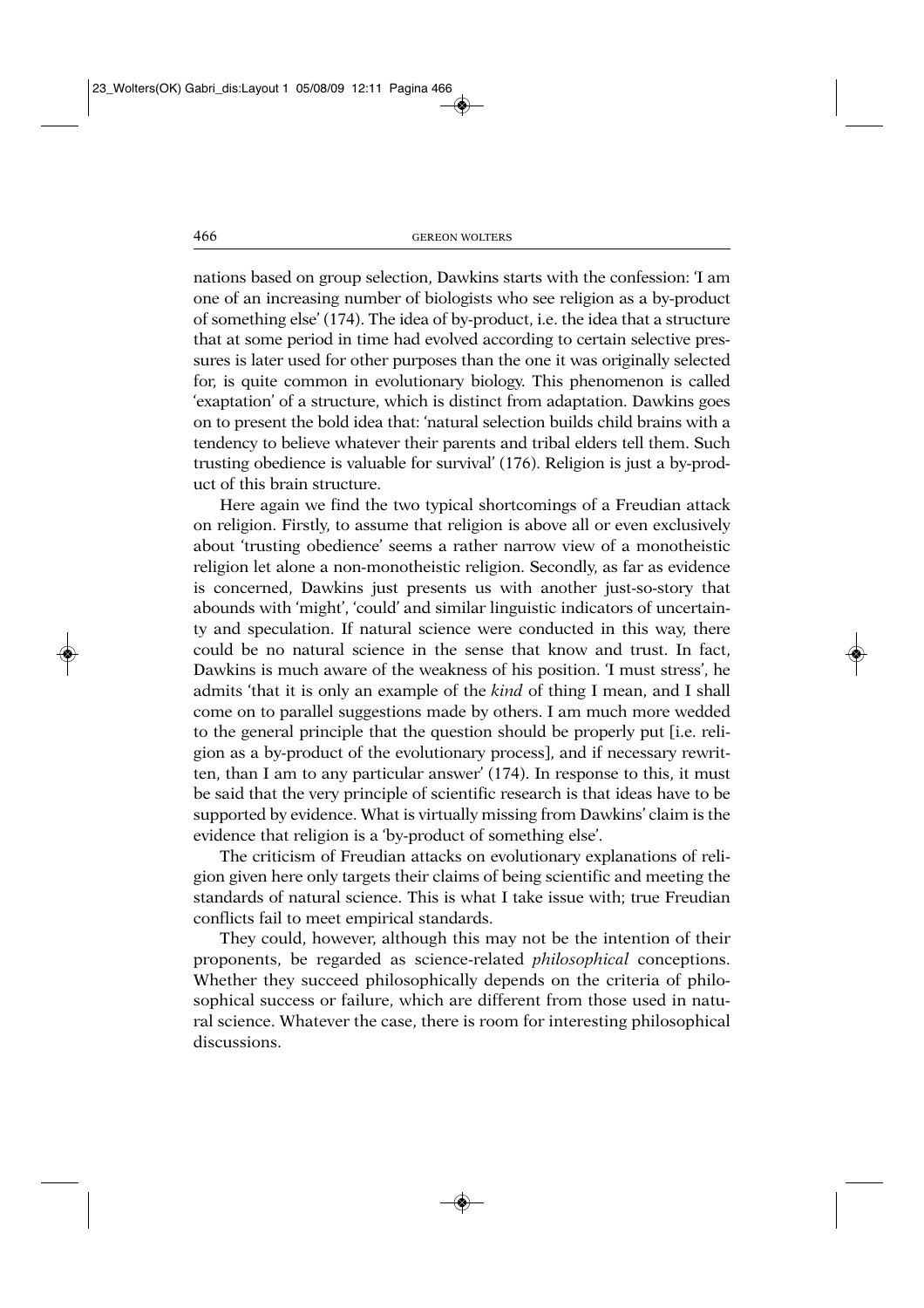It could be that Cardinal Ratzinger also had a similar view of what this paper calls Freudian conflicts, in mind when in 1986 he criticized the naturalistic extension of the conception of 'evolution' decribing it as a:

model of thinking (*Denkmodell*) that claims to explain the whole of reality and that has, thus, become a sort of first philosophy. If the Middle Ages tried to reduce all science to theology (Bonaventura), one may speak here of a reduction of the whole of reality to evolution that believes to be able to also deduce cognition, ethics and religion from the universal formula (*Generalschema*) evolution.47

During the abovementioned meeting at Castel Gandolfo in 2006, Pope Benedict reassumes:

To me it seems important to underline that evolutionary theory implies questions, which have to be assigned to philosophy and transcend the realm (*Innenbereich*) of natural science.48

This statement seems to show that Church authorities are trying to enter the *Freudian* discussion about evolution without siding with the preposterous *Galilean* claims particularly as advanced in American creationism in its many forms.

# IV. CONCLUSION

The discussion of Galilean and Freudian conflicts dealt with in this paper brings forth two epistemological recommendations for the ecclesiastical authorities:

1) Keep out of Galilean conflicts! You will lose these battles and turn yourselves and Faith into a laughing-stock: a danger St Augustine long ago was acutely aware and afraid of,

2) Do not be unnerved by Freudian conflicts! Up to now, their hypotheses have merely been science related philosophical speculations, not sound scientific hypotheses based on sufficient empirical evidence. It is not likely that this will improve in the near future.

<sup>47</sup> As quoted in Horn/Wiedenhofer (eds.) (2207), 9. 48 *Ibid.* 150.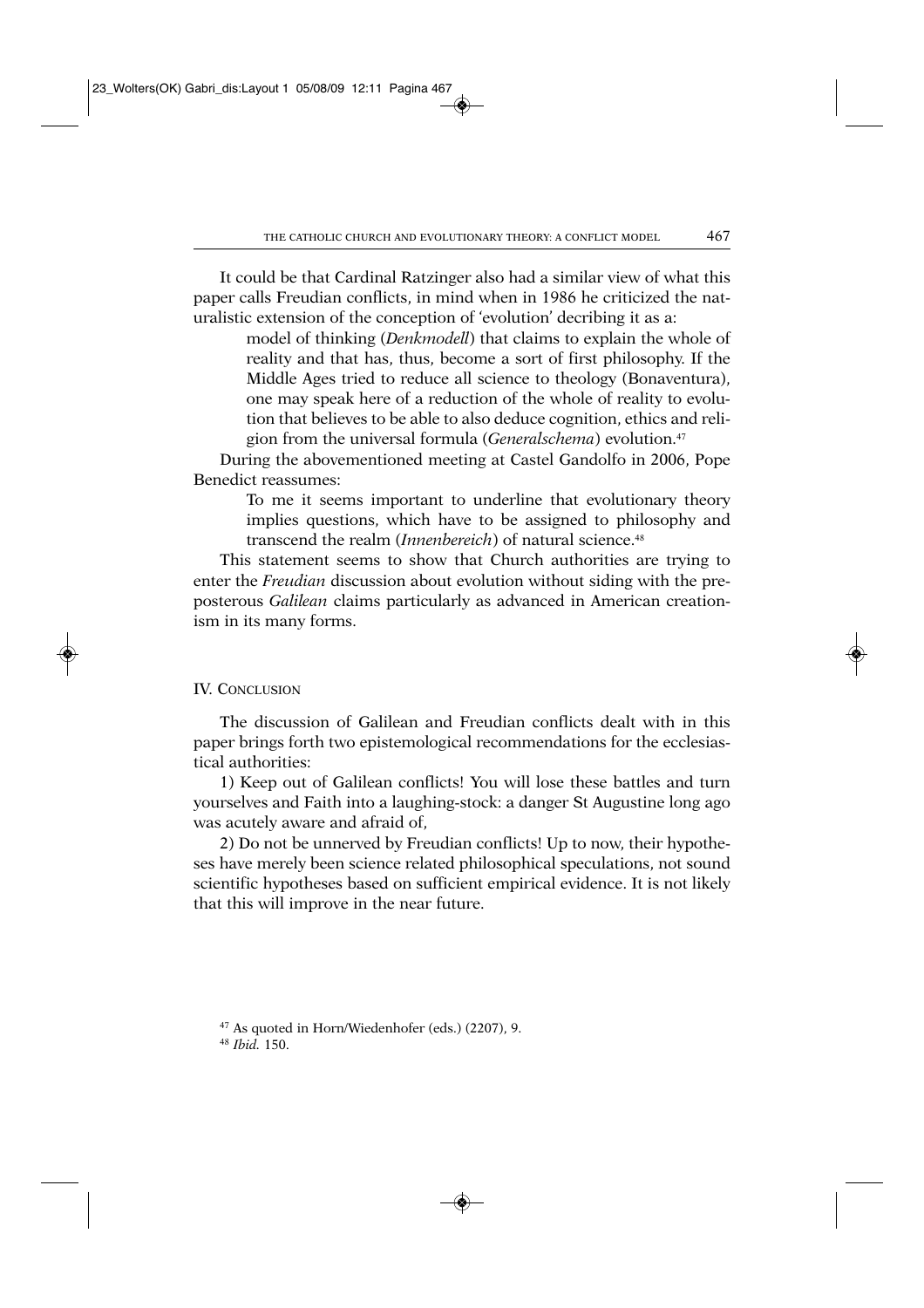## BIBLIOGRAPHY

- Artigas, Mariano, Glick, Thomas F., Martínez, Rafael A. (2006): *Negotiating Darwin: The Vatican Confronts Evolution 1877-1902*, Baltimore MD (The Johns Hopkins University Press).
- Aurelius Augustinus (1961/1964): *Über den Wortlaut der Genesis*. *De genesi ad litteram libri dudecim. Der große Genesiskommentar in zwölf Büchern*, 2 vols., Transl. Carl Johann Perl, Paderborn (F. Schöningh) (The Latin text is available at: http://www.sant-agostino.it/latino/genesi\_lettera/index2.htm).
- Benedict XVI (2006): 'Faith, Reason and the University: Memories and Reflections' [lecture at the University of Regensburg, Germany, on September 12, 2006] (available at: http://www.vatican.va/holy\_father/benedict \_xvi/speeches/2006/september/documents/hf\_ben-xvi\_spe\_20060912\_ university-regensburg\_ge.html).
- Benedict XVI (2008): Lecture planned at 'La Sapienza' University, Rome on January 17, 2008 (available at: http://www.vatican.va/holy\_father/ benedict\_xvi/speeches/2008/january/documents/hf\_ben-xvi\_spe\_2008 0117\_la-sapienza\_it.html).
- Bischof, Norbert (2001): *Das Rätsel Ödipus. Die biologischen Wurzeln des Urkonflikts von Intimität und Autonomie*, 5th edition, München (Piper)
- Brooke, John Hedley (1991): *Science and Religion. Some Historical Perspectives*, Cambridge (Cambridge University Press).
- Brandmüller, Walter (1992): *Galilei e la Chiesa ossia il diritto ad errare*, Città del Vaticano (Libreria Editrice Vaticana).
- Brandmüller, Walter/Greipl, Egon Johannes (eds.)(1992): *Copernico, Galilei e la Chiesa. Fine della controversia (1820): gli atti del Sant'Uffizio*, Firenze (Olschki).
- Catechism (1994): *Catechism of the Catholic Church*, Dublin (Veritas).
- Coyne, Jerry A., Orr, H. Allen (2004): *Speciation*, Sunderland MA (Sinauer Ass.).
- Dawkins, Richard (2006): *The God Delusion*, Boston (Houghton Mifflin).
- Finocchiaro, Maurice A. (ed.) (1989): *The Galileo Affair: A Documentary History*, Berkeley (University of California Press).
- Freud, Sigmund (1927): *Die Zukunft einer Illusion*, Leipzig (Internationaler Psychoanalytischer Verlag).
- Gould, Stephen Jay (1999): *Rocks of Ages: Science and Religion in the Fullness of Life*, New York (Ballantine Publishing Group)*.*
- Gould, Stephen Jay, Lewontin Richard C. (1979): 'The Spandrels of San Marco and the Panglossian Paradigm: A Critique of the Adaptationist Programme', *Proc. R. Soc. Lond., B, Biol. Sci.* 205 (No. 1161), 581-98.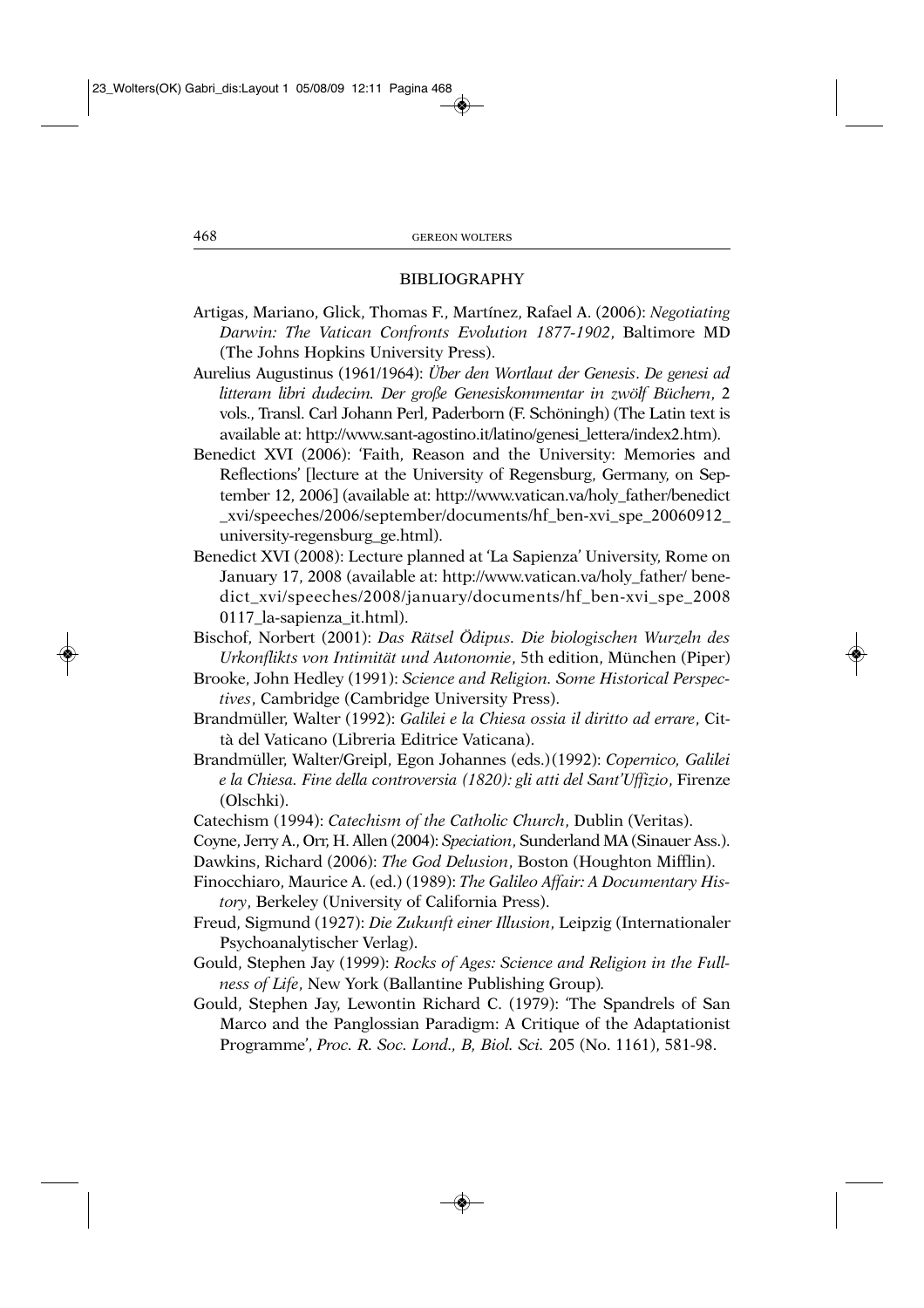- Grünbaum, Adolf (1984): *The Foundations of Psychoanalysis: a Philosophical Critique*, Berkeley (The University of California Press).
- Habermas, Jürgen/Ratzinger, Joseph (2005): *Dialektik der Säkularisierung: Über Vernunft und Religion*, ed. F. Schuller, Freiburg (Herder).
- Holy Office (1962/81): 'Warning Regarding the Writings of Father Teilhard de Chardin', http://www.columbia.edu/cu/augustine/arch/dechardin.txt. Latin original and German translation in: Karl Schmitz-Moormann (ed.), *Teilhard de Chardin in der Diskussion*, Darmstadt (Wissenschaftliche Buchgesellschaft) 1986, 98f.
- Horn, Stephan Otto/Wiedenhofer, Siegfried (eds.)(2007): *Schöpfung und Evolution. Eine Tagung mit Papst Benedikt XVI. in Castel Gandolfo*, pref. Christoph Cardinal Schönborn, Augsburg (St. Ulrich Verlag)/Rom (Libreria Editrice Vaticana).
- John Paul II (1997): 'The Pope's Message on Evolution and Four Commentaries – Le message à l'Académie Pontificale des Sciences', in: *The Quarterly Review of Biology* 72 (1997), 377-406.
- John Paul II (1998): *Fides et Ratio: To the Bishops of the Catholic Church on the relationship between Faith and Reason*: available at: http://www.vatican.va/edocs/ENG0216/\_INDEX.HTM.
- Kambartel, Friedrich (1968): *Erfahrung und Struktur: Bausteine zu einer Kritik von Empirismus und Formalismus*, Frankfurt (Suhrkamp).
- Küng, Hans (1970): *Unfehlbar? Eine Anfrage*, Zürich (Benzinger)(engl. *Infallible: an Unresolved Enquiry*, pref. H. Haag, New York 1994 (Continuum).
- Marx, Karl (1970): *Critique of Hegel's 'Philosophy of Right'*, ed. and introd. J. O'Malley, Cambridge (Cambridge University Press).
- Pius XII (1951): *Encyclica Humani Generis* in: Heinrich Denzinger/Peter Hünermann (eds.), *Enchiridion symbolorum definitionum et declarationum de rebus fidei et morum [...]*, Latin and German, 40th ed., Freiburg 2005 (Herder) (Engl. Version at http://www.vatican.va/holy\_father/pius\_xii/ encyclicals/documents/hf\_p-xii\_enc\_12081950\_humani-generis\_en.html).
- Pontifical Academy of Sciences (ed.) (2003): *Papal Addresses to the Pontifical Academy of Sciences 1917-2002 and to the Pontifical Academy of Social Sciences 1994-2002*, Vatican City (Pontifical Academy).
- Ruse, Michael (2005): *The Evolution-Creation Struggle*, Cambridge Mass. (Harvard University Press).
- Sánchez Sorondo, Marcelo (2008): *The Status of the Human Being in an Age of Science*, Vatican City (Pontifical Academy of Sciences, Extra Series 32)